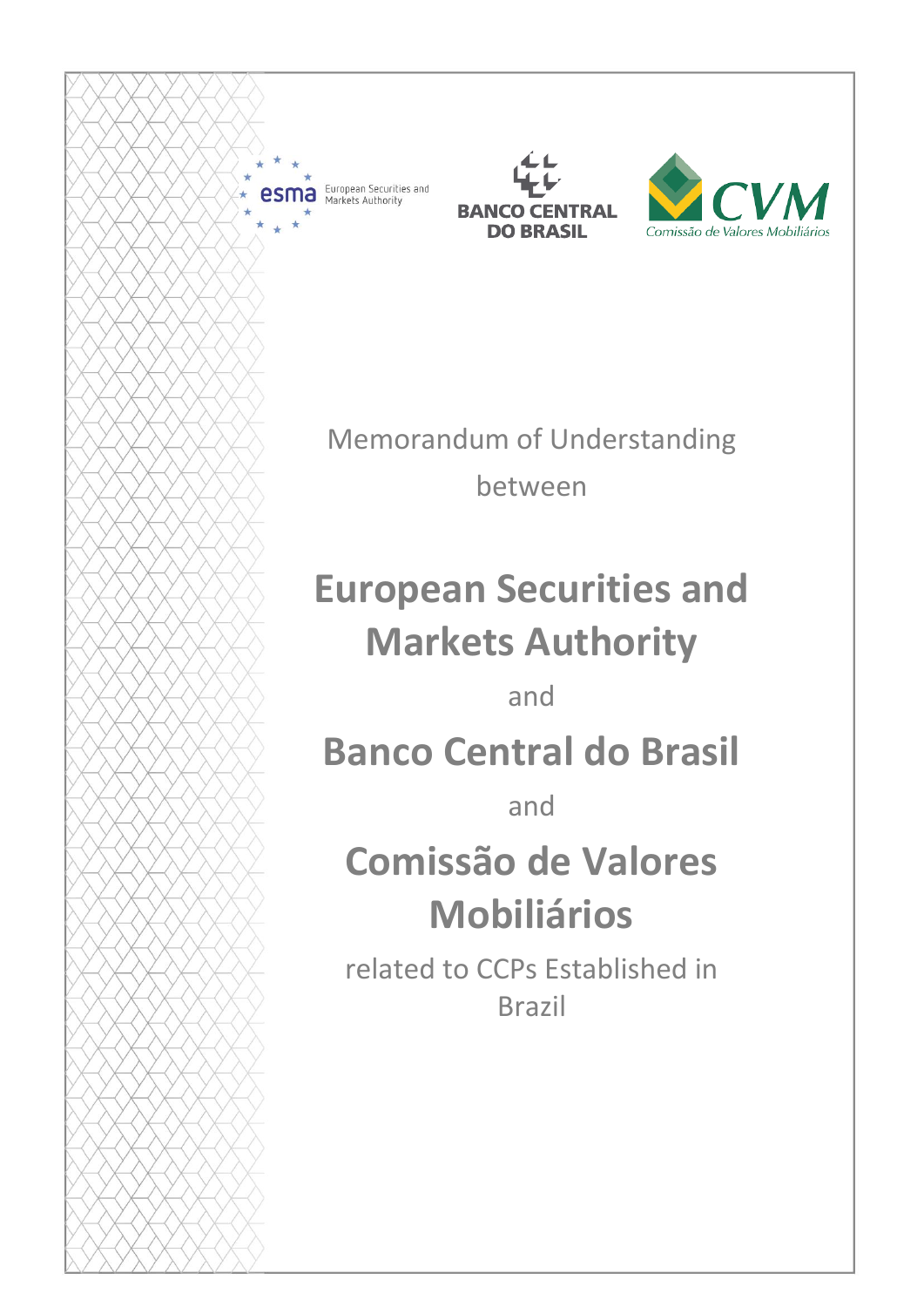The supervision of the Covered CCPs is based upon close cooperation and the Authorities' mutual respect for each jurisdiction's regulatory regime and each Authority's supervisory practices.

The Authorities by signing this Memorandum of Understanding (MoU) affirm their willingness to cooperate and exchange information to proportionately fulfil their respective supervisory and regulatory responsibilities with respect to the CCPs established in Brazil that have applied or that may apply to the European Securities and Markets Authority ("ESMA") for recognition as third-country CCPs or that are already recognised by ESMA as third-country CCPs ("Covered CCPs"), pursuant to Article 25 of Regulation (EU) No 648/2012 ("EMIR")<sup>1</sup>.

All cooperation carried out within the scope of this MoU, which may encompass exchange of information and On-site Visits, will only be carried out in strict compliance with the Laws and Regulations of the Authorities.

Whilst ESMA has direct supervision and enforcement powers over the Covered CCPs under Articles 25f, 25i to 25m and 25p of EMIR, ESMA agrees, in fulfilling its regulatory mandate, to establish a framework for cooperation with the Banco Central do Brasil ("BCB") and the Comissão de Valores Mobiliários ("CVM") as the relevant primary authorities accountable for the resilience of the Covered CCPs in their jurisdiction. ESMA's oversight of such CCPs generally would focus on the potential risks related to their interlinkages to the EU financial system, and the risks that this could pose to the financial system of the EU or one of its Member States.

Article 25(2)(c) of EMIR requires the establishment of cooperation arrangements as one of the conditions for ESMA to recognise Covered CCPs established in Brazil to provide clearing services to clearing members or trading venues established in the European Union.

<sup>1</sup> Regulation (EU) No 648/2012 of the European Parliament and of the Council of 4 July 2012 on OTC derivatives, central counterparties and trade repositories; OJ L 201, 27.7.2012, p. 1–59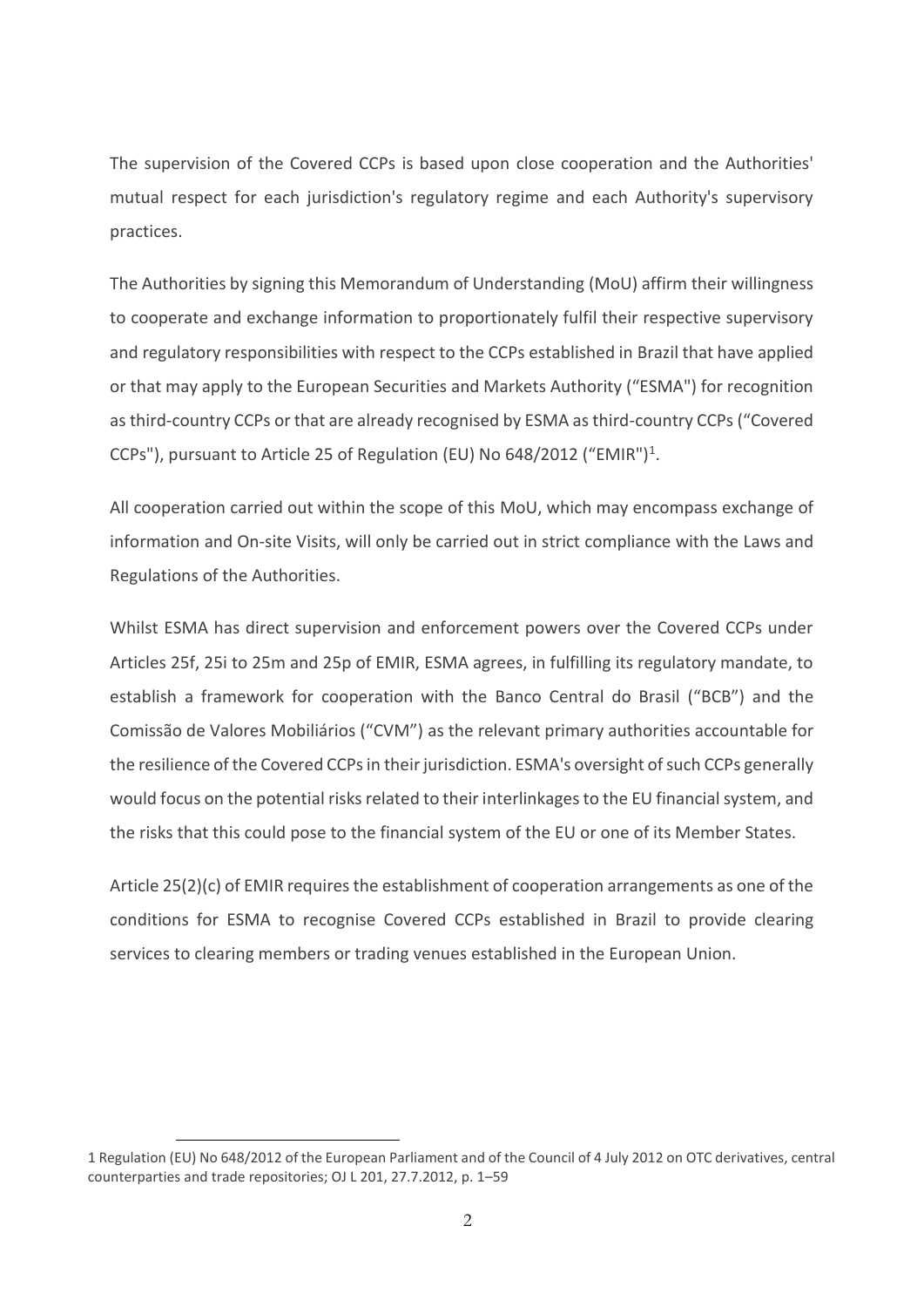Under Article 25(6) of EMIR, the European Commission has adopted the Commission Implementing Decision (EU) 2016/2276<sup>2</sup> ("Equivalence Decision") determining that:

- i. the legal and supervisory arrangements of Brazil ensure that Covered CCPs comply on an ongoing basis with legally binding requirements which are equivalent to the requirements of EMIR (provided that the Covered CCPs fulfil the Equivalence Conditions, where relevant),
- ii. Covered CCPs are subject to effective supervision and enforcement in Brazil on an ongoing basis, and
- iii. the legal framework of Brazil provides for an effective equivalent system for the recognition of CCPs authorised under third-country legal regimes.

Article 25(7) of EMIR specifies the minimum scope of the cooperation arrangements. Further, Article 25(7) of EMIR requires ESMA to inform the European Commission confidentially and without delay of any failure by any third-country competent authority to apply any of the provisions of the cooperation arrangement, and the European Commission may decide to review its implementing act adopted for that third country pursuant to Article 25(6) of EMIR. Moreover, in accordance with Article 25p(1)(d) of EMIR, ESMA has to withdraw a recognition decision adopted under Article 25 of EMIR, where ESMA is unable to exercise effectively its responsibilities over the third-country CCP concerned, due to the failure of the third-country competent authority of that CCP to provide ESMA with all relevant information or cooperate with ESMA in accordance with Article 25(7) of EMIR.

Furthermore, Article 25(6b) of EMIR requires ESMA to monitor regulatory and supervisory developments of third countries in respect of which the European Commission has adopted equivalence decisions pursuant to Article 25(6) of EMIR.

<sup>2</sup> Commission Implementing Decision (EU) 2016/2276 of 15 December 2016 on the equivalence of the regulatory framework for central counterparties in Brazil in accordance with Regulation (EU) No 648/2012 of the European Parliament and of the Council, OJ L 342; 16.12.2016, p. 61–64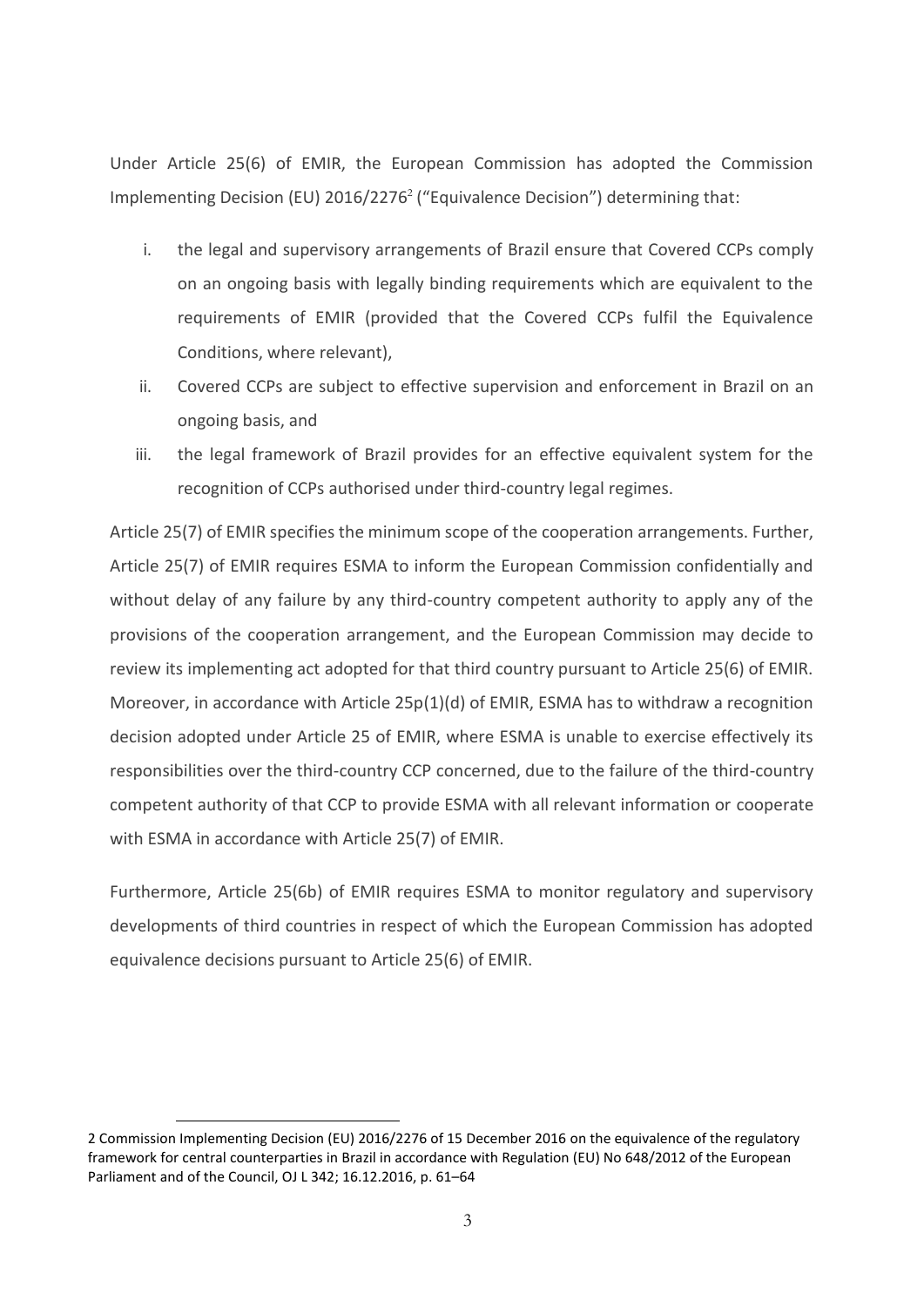Regulation (EU) No 2019/2099 ("EMIR 2.2")<sup>3</sup> enhanced the EU framework for recognition and supervision of third-country CCPs and expanded ESMA's role and powers. In this regard and for the purposes of the recognition, ESMA determines the systemic importance of a thirdcountry CCP applying or having applied for recognition, or that is already recognised, in accordance with the criteria set out in 25(2a) of EMIR, as further specified by Commission Delegated Regulation (EU) 2020/1303<sup>4</sup>. Based on the assessment of these criteria ESMA determines whether the third-country CCP, subject to periodic reviews as per Article 25(5) of EMIR:

- i. is not, or is not likely to become, systemically important (a "Tier 1 CCP"); or
- ii. is, or is likely to become, systemically important (a "Tier 2 CCP");

Banco Central do Brasil is entrusted with the regulation and supervision of entities that comprise Brazilian Payment System ("SPB") pursuant to Law nº 10,214, of 2001, and Article 22 of Law  $n^{\circ}$  12,810, of 2013. The BCB is a special nature agency characterised by the absence of ties or hierarchical subordination to any Ministry, by its technical, operational, administrative, and financial autonomy provided by Complementary Law 179, of 2021. The BCB also acts as an executive arm of the National Monetary Council, which is the Brazilian government body responsible for the definition of the main policies and rules for the SPB.

Comissão de Valores Mobiliários is an independent federal agency linked to the Ministry of Economy, responsible for the regulation and supervision of the Brazilian capital market. The responsibilities of the CVM are contained in Law n° 6.385, of 1976 ("Securities Law"), which established the CVM, and Law n° 6.404, of 1976 ("Corporation Law"), that governs the structure, organization and responsibilities of corporations. CVM's technical, operational, administrative and financial independence is prescribed by Law n° 10.411, of 2002.

<sup>3</sup> Regulation (EU) 2019/2099 of the European Parliament and of the Council of 23 October 2019 amending Regulation (EU) No 648/2012 as regards the procedures and authorities involved for the authorisation of CCPs and requirements for the recognition of third-country CCPs; OJ L 322, 12.12.2019, p. 1–44

<sup>4</sup> Commission Delegated Regulation (EU) 2020/1303 of 14 July 2020 supplementing Regulation (EU) No 648/2012 of the European Parliament and of the Council with regard to the criteria that ESMA should take into account to determine whether a central counterparty established in a third country is systemically important or likely to become systemically important for the financial stability of the Union or of one or more of its Member States; OJ L 305, 21.9.2020, p. 7–12.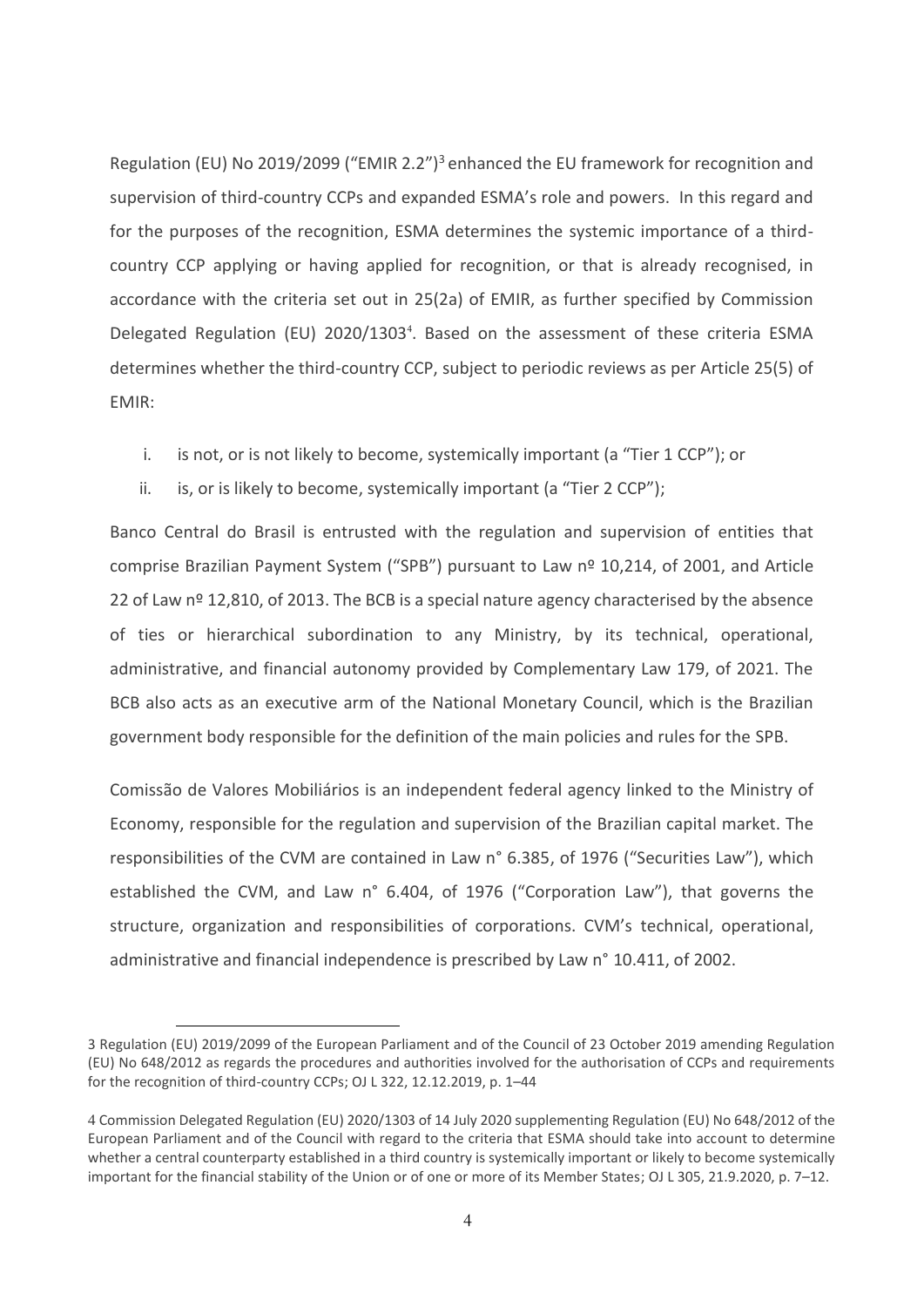Therefore, the purpose of this MoU is:

- i. ensuring the fulfilment of the condition set out in Article  $25(2)(c)$  and as further specified in Article 25(7) of EMIR, i.e., that cooperation arrangements have been established as regards the Covered CCPs, including as regards information sharing related to the Covered CCPs and to regulatory and supervisory developments in Brazil; and
- ii. providing ESMA with adequate tools to assess compliance and to monitor the ongoing compliance by the Covered CCPs with the Recognition Conditions.

This MoU also recognises the role of the European Central Bank and other central banks of issue under EMIR.

This MoU is an arrangement between BCB, CVM and ESMA and it is not a collective arrangement with other European Union authorities. As such, it will not impact any arrangements which may be agreed directly between other European Union authorities and BCB and CVM.

## **Article 1**

## **Definitions**

For the purpose of this MoU:

- a) "Authority" means a signatory to this MoU or any successor thereto;
- b) "Books and Records" means documents, electronic media, and books and records within the possession, custody and control of, and other information about, a Covered CCP;
- c) "CCP" means a legal person that interposes itself between the counterparties to the contracts traded on one or more financial markets, becoming the buyer to every seller and the seller to every buyer;
- d) "Covered CCP" means a CCP established in Brazil and authorised by the BCB and/or CVM that has applied or that may apply to ESMA for recognition as a third-country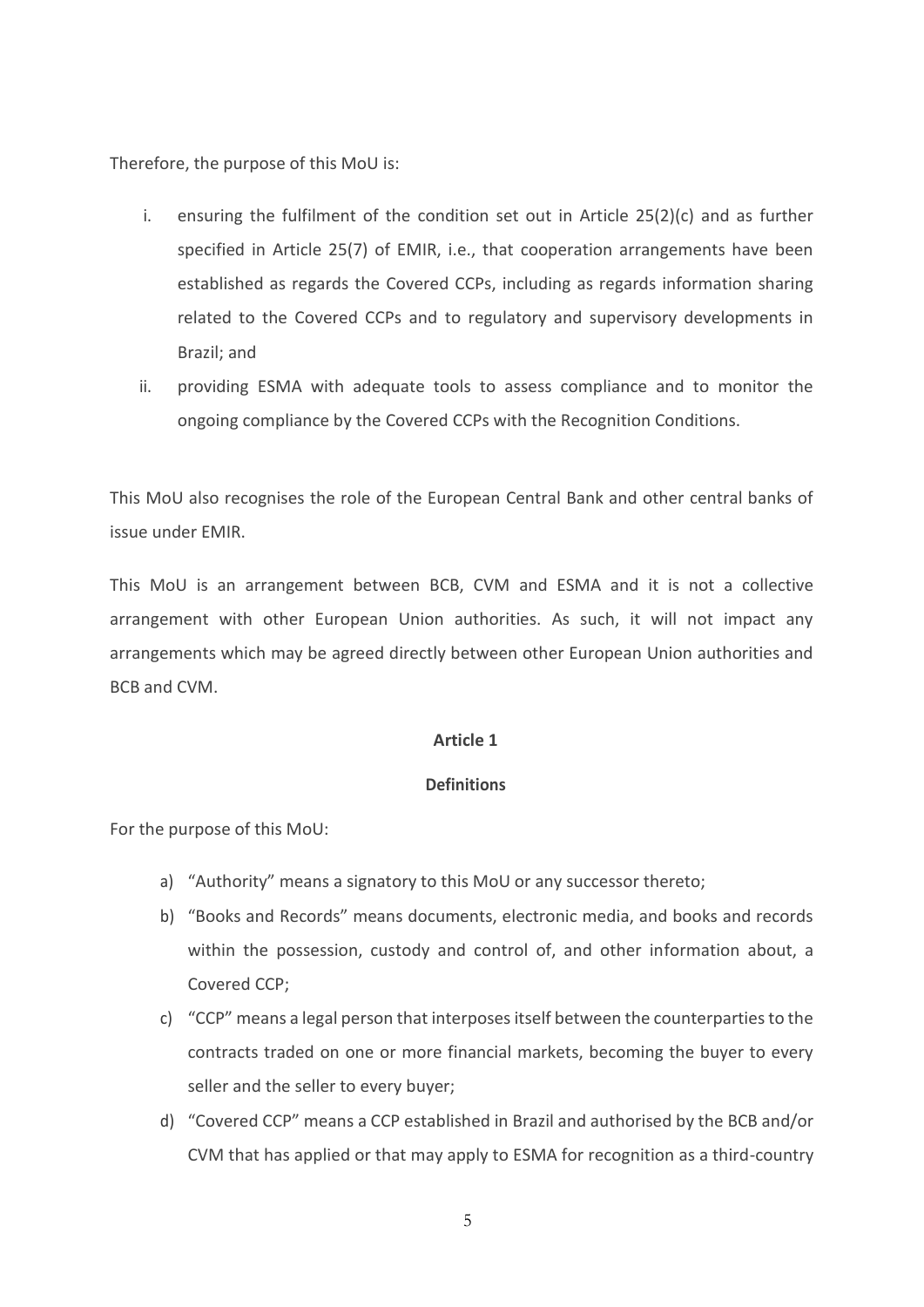CCP pursuant to Article 25 of EMIR, or a CCP established in Brazil and authorised by the BCB and CVM that is already recognised by ESMA as a third-country CCP, pursuant to Article 25 of EMIR;

- e) "Emergency Situation" means the occurrence of an event that could materially impair the financial or operational condition of a Covered CCP, including developments in financial markets, which may have an adverse effect on market liquidity and the stability of the financial system in Brazil, in the EU, or in one of its Member States;
- f) "Governmental Entity" means:
	- i. if the Requesting Authority is the BCB and/or the CVM:
		- (a) Competent judicial authorities;
		- (b) Parliamentary investigation committees;
		- (c) Other authorities that may have access to confidential data, under the terms of the Brazilian Bank Secrecy Law (Complementary Law nº 105, of 2001).
	- ii. if the Requesting Authority is ESMA:
		- (a) The competent authority of a Member State in the European Union in which the Covered CCP provides, or intends to provide, clearing services and which has been selected by the Covered CCP;
		- (b) The competent authorities responsible for the supervision of the clearing members of the Covered CCP that are established in the three Member States of the European Union, which make, or are anticipated by the Covered CCP to make, the largest contributions to the default fund of the Covered CCP referred to in Article 42 of EMIR, on an aggregate basis over a one-year period;
		- (c) The competent authorities responsible for the supervision of trading venues located in the European Union, served or to be served, by the Covered CCP;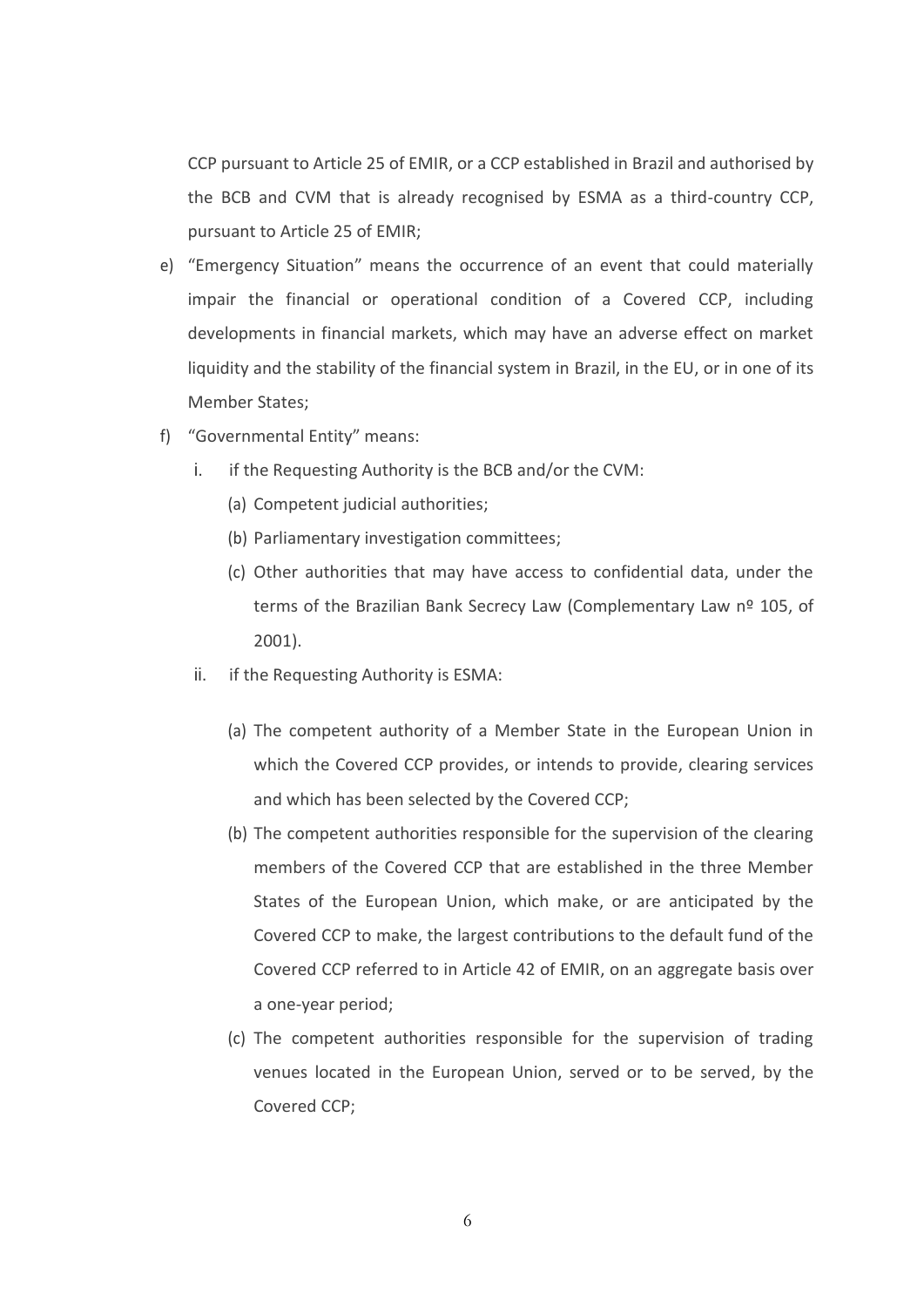- (d) The competent authorities supervising CCPs established in the European Union with which the Covered CCP has established interoperability arrangements;
- (e) The relevant members of the European System of Central Banks (ESCB) of the Member States of the European Union, in which the Covered CCP provides or intends to provide clearing services and the relevant members of the ESCB responsible for the oversight of the CCPs established in the European Union with which the Covered CCP has established interoperability arrangements;
- (f) The central bank(s) of issue of any of the EU currencies of the financial instruments cleared, or to be cleared, by the Covered CCP ("CBI");
- (g) Each of the members, except for the chair and the two independent members who are staff of ESMA, of the third-country CCP college described in Article 25c of EMIR in their legal capacity as members of the college and for purposes of their college responsibilities with regard to a Covered CCP;
- g) "Laws and Regulations" means, in relation to ESMA, applicable European Union legislation within ESMA's scope of action as set out in Article 1(2) of Regulation (EU) No. 1095/2010 of the European Parliament and of the Council of 24 November 2010 establishing a European Supervisory Authority (European Securities and Markets Authority), amending Decision No 716/2009/EC and repealing Commission Decision  $2009/77/EC<sup>5</sup>$ , and, in relation to Brazil, applicable rules relating to the regulation and supervision of entities that comprise the SPB, such as: Law nº 4 595, of 1964; Law nº 10 214, of 2001; Law nº 12,810, of 2013; Complementary Law nº 105, of 2001; Resolution nº 4 952, of 2021; Communiqué nº 25 097, of 2014; Circular nº 3 057, of 2001; Circular nº 3772, of 2015; among others;

<sup>5</sup> Regulation (EU) No 1095/2010 of the European Parliament and of the Council of 24 November 2010 establishing a European Supervisory Authority (European Securities and Markets Authority), amending Decision No 716/2009/EC and repealing Commission Decision 2009/77/EC, OJ L 331, 15.12.2010, p. 84–119.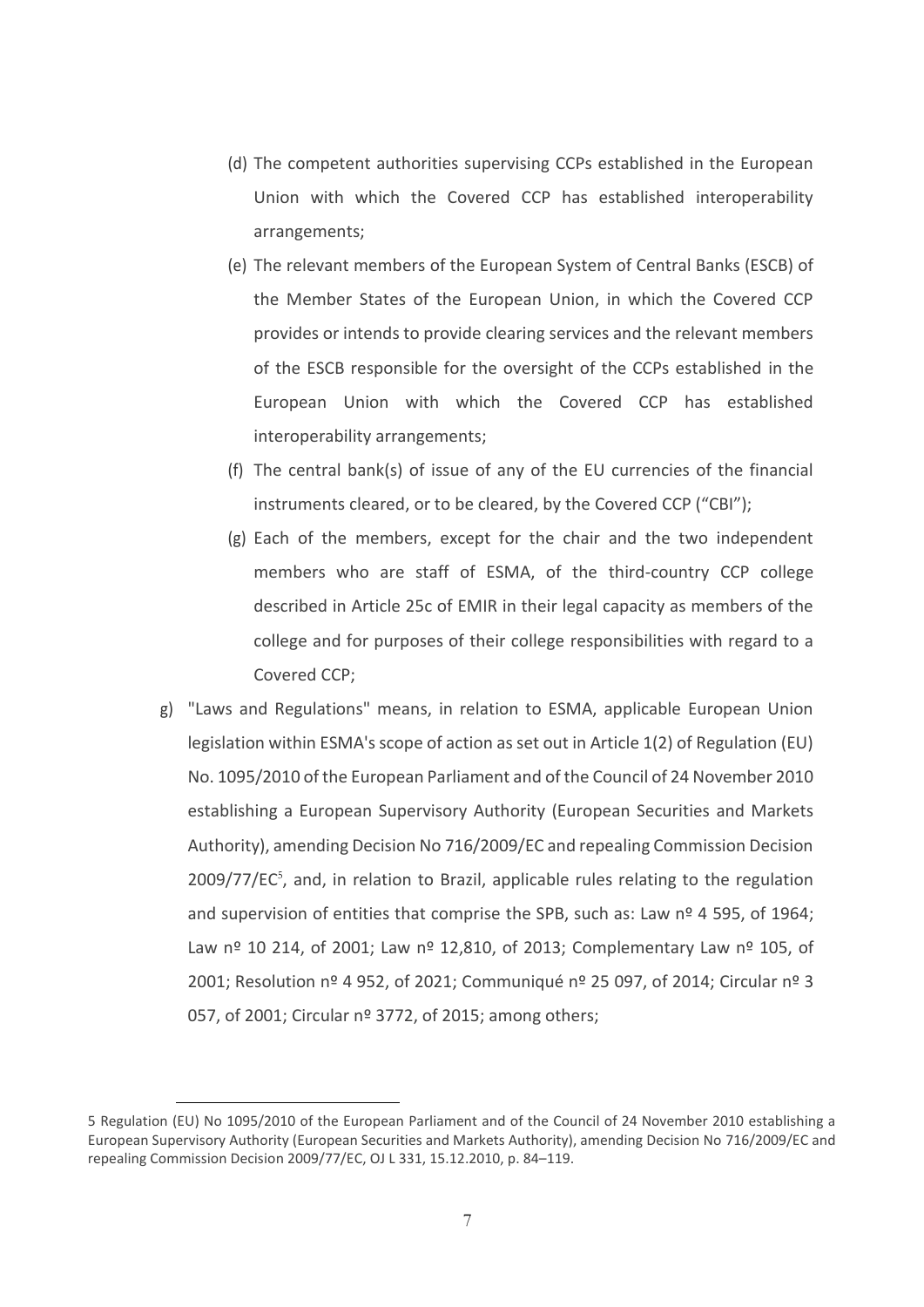- h) "On-site Visits" means any regulatory visit by ESMA to the premises of a Covered CCP located in Brazil, including inspection of Books and Records;
- i) "Person" includes a natural person, unincorporated association, partnership, trust, investment company or corporation and may be a Covered CCP;
- j) "Recognition Conditions" means the conditions set out in Article 25(2) of EMIR, and, where relevant, the conditions set out in the Equivalence Decision;
- k) "Requested Authority" means the Authority to whom a request is made under this MoU; and
- l) "Requesting Authority" means the Authority making a request under this MoU.

#### **General provisions**

- 1. With respect to Covered CCPs, the Authorities affirm a commitment to cooperate in the context of one another's regulatory regime and supervisory practices, to the greatest extent appropriate and permitted by applicable Laws and Regulations. In the fulfilment of its responsibilities and objectives, ESMA will rely as appropriate upon the regulatory framework and supervision of both BCB and CVM, recognizing that BCB and CVM remain accountable in Brazil for the resilience of the Covered CCPs under their supervision. This MoU addresses the requirements established in Article 25(2)(c) of EMIR, which requires the establishment of cooperation arrangements as a precondition for recognition by ESMA of the Covered CCPs to provide clearing services to clearing members or trading venues established in the EU and intends to set forth practical arrangements and mechanisms to facilitate the exercise by ESMA of certain of its powers and duties under EMIR, in line with the applicable Laws and Regulations.
- 2. This MoU does not cover cooperation with regards to CCPs established in the European Union because ESMA does not have direct supervisory powers in respect of such CCPs. For the avoidance of doubt, this MoU does not cover, in particular, cooperation in respect of CCPs established in the European Union for which ESMA is a member of the supervisory college.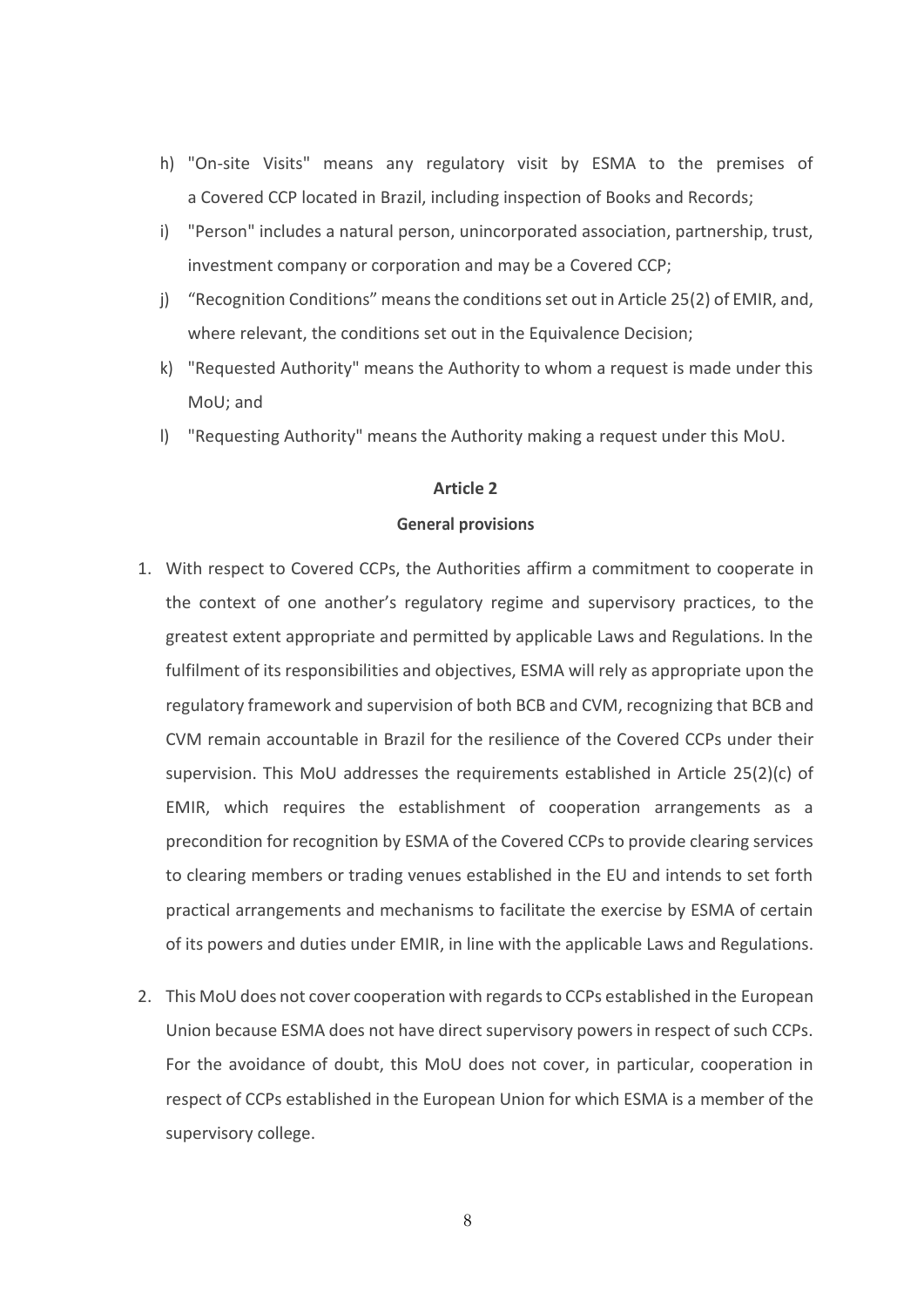- 3. This MoU is a statement of intent to consult, cooperate and exchange information in connection with ESMA's assessment of compliance and monitoring of the ongoing compliance by the Covered CCPs with the Recognition Conditions, and the corresponding supervisory and enforcement powers of ESMA, as well as with ESMA's monitoring of related regulatory and supervisory developments in Brazil. The cooperation and information sharing arrangements under this MoU should be interpreted and implemented in a manner that is permitted by, and consistent with, the laws and other legal or regulatory requirements applicable to each Authority.
- 4. This MoU does not create any legally binding obligations, confer any rights or supersede any domestic or EU laws. This MoU does not confer upon any Person the right or ability, directly or indirectly, to obtain, suppress or exclude any information or to challenge the execution of a request for assistance under this MoU.
- 5. This MoU is not intended to limit or condition the discretion of an Authority in any way in the discharge of its regulatory or supervisory responsibilities or to prejudice or affect in any way the individual responsibilities, competencies or autonomy of any Authority. This MoU does not limit an Authority to taking solely those measures described herein in fulfilment of its responsibilities and mandates. In particular, this MoU does not affect any right of any Authority to communicate with or obtain information or documents from any Person subject to its jurisdiction that is established in the territory of the other Authority.
- 6. The Authorities should, within the framework of this MoU, provide each other with the fullest cooperation permissible under their Laws and Regulations in relation to ESMA's assessment of compliance and monitoring of the ongoing compliance by the Covered CCPs with the Recognition Conditions, and the corresponding supervisory and enforcement powers of ESMA, as well as to ESMA's monitoring of related regulatory and supervisory developments in Brazil. Following consultation, cooperation may be denied: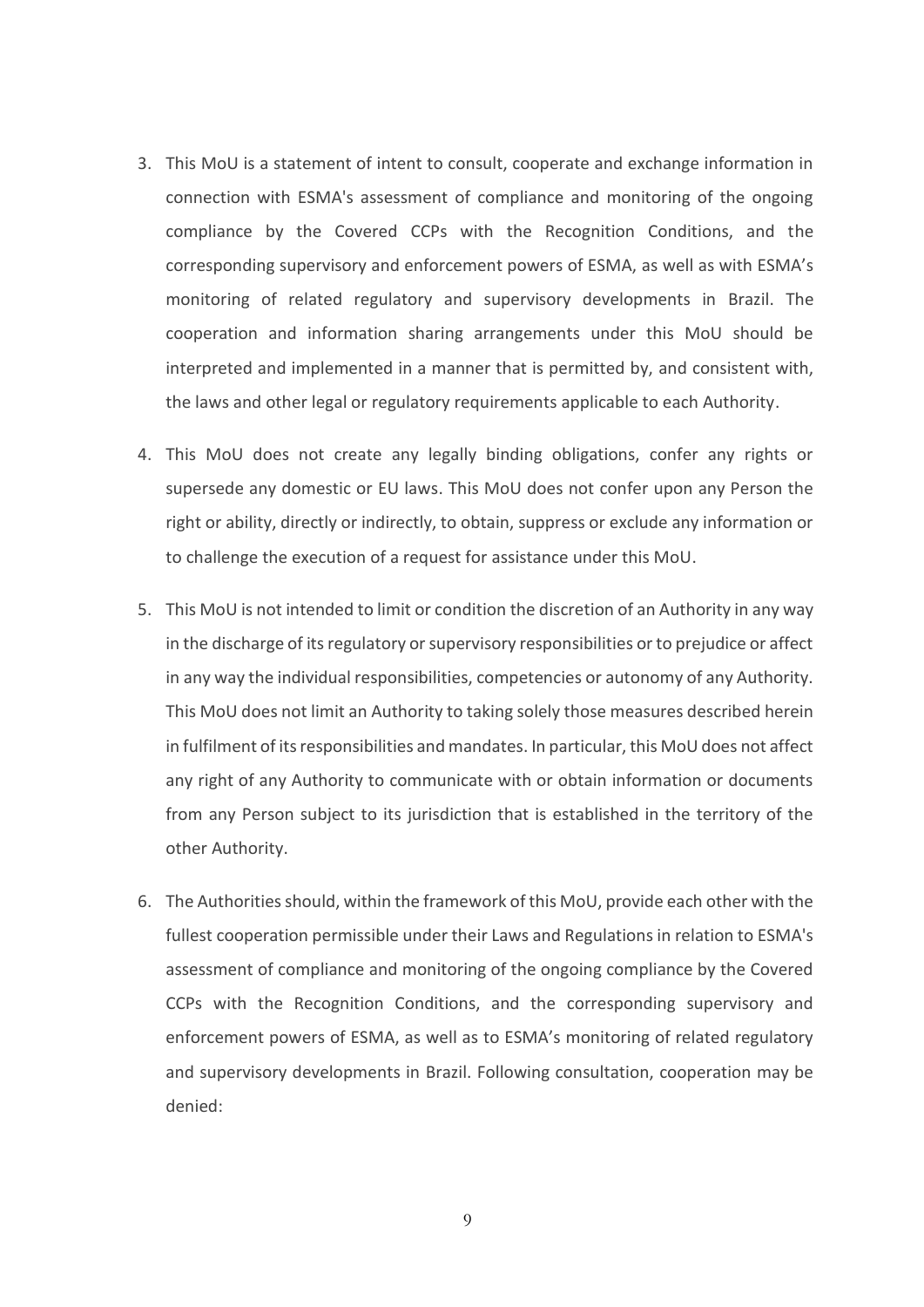- a) Where the cooperation would require an Authority to act in a manner that would violate its Laws and Regulations;
- b) On the grounds of national public interest for BCB and/or CVM, or of European public interest for ESMA; or
- c) Where a request for assistance has not been made in accordance with the terms of this MoU.
- 7. The Authorities represent that as of the date of this MoU, no Brazilian or EU laws or regulations should prevent them from providing assistance to one another.
- 8. The Authorities will endeavour to reach an understanding on the interpretation and application of this MoU. Where the Authorities encounter material differences of views related to the interpretation of a provision of this MoU, they should endeavour to make good faith efforts, through cooperation, consultations and discussions, to resolve such differences in order to reach mutually acceptable resolution of the issues raised.
- 9. To facilitate communication and cooperation under this MoU, the Authorities hereby designate contact persons as set forth in Appendix A. Any modifications to the details of contact persons should be communicated without undue delay to the other Authority.

## **Scope of cooperation**

- 1. The Authorities recognise the importance of close communication concerning the Covered CCPs and intend to cooperate regarding:
	- a) General issues, including with respect to regulatory, supervisory, enforcement or other developments concerning the Covered CCPs;
	- b) Issues relevant to the operations, activities and services of the Covered CCPs;
	- c) The coordination of supervisory activities and, as appropriate, providing assistance in the implementation of enforcement decisions;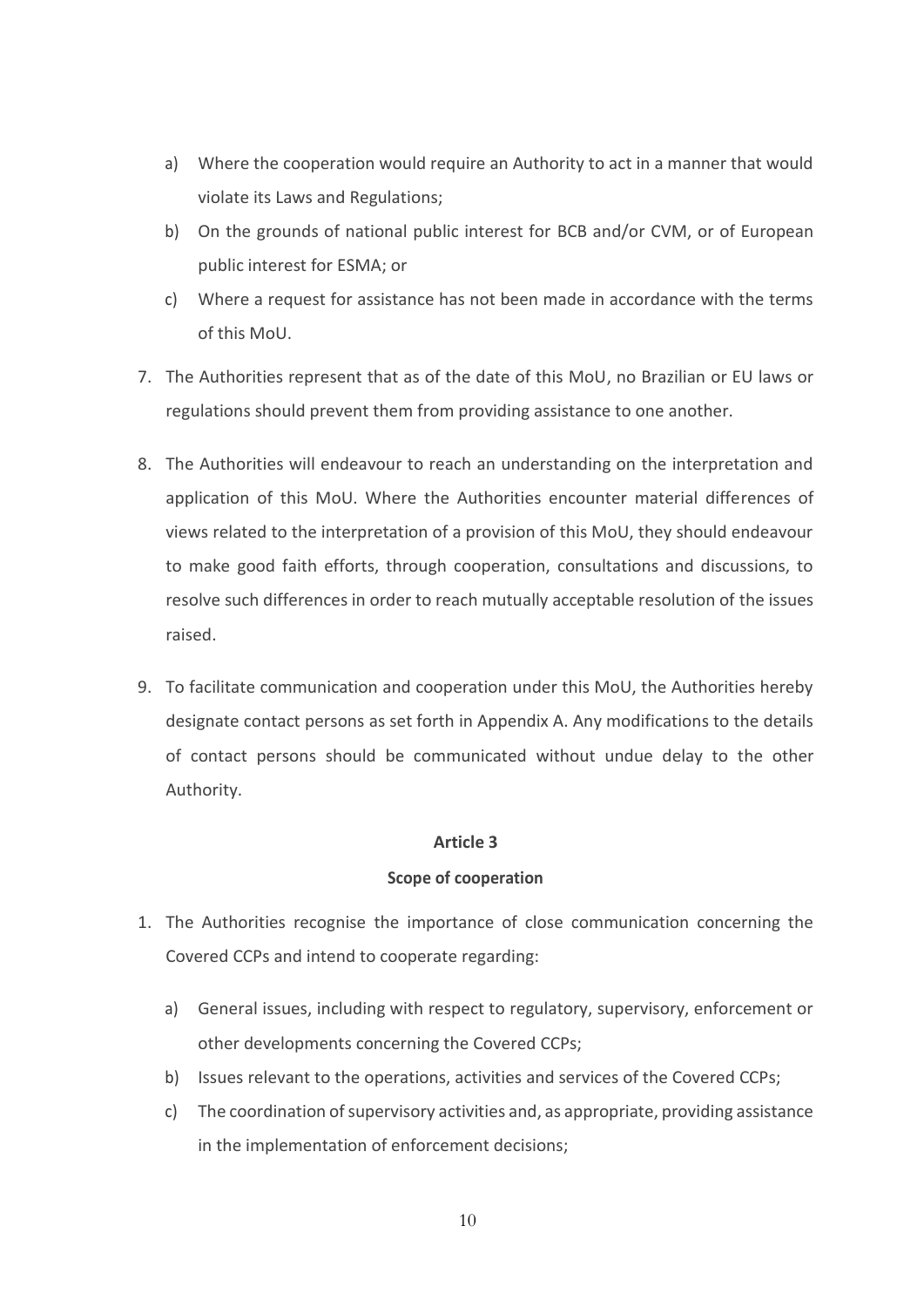- d) Any other areas of mutual interest.
- 2. The Authorities recognise in particular the importance of close cooperation in the event that a Covered CCP, particularly one whose failure likely would be systemically important to an Authority, experiences, or is threatened by, a potential financial crisis or other Emergency Situation. An Authority should provide notification to the other Authority consistent with Article 3(4) below and should keep the other Authority appropriately informed throughout the Emergency Situation. BCB and/or CVM should lead in an Emergency Situation and should consult with and take account of the views of ESMA to the greatest extent possible. ESMA should coordinate with the relevant CBI(s) regarding an Emergency Situation of a Covered CCP and any emergency measures that the CBI may consider appropriate.
- 3. Cooperation will be most useful in circumstances where issues of regulatory, supervisory or enforcement concern may arise, including but not limited to:
	- a) The initial application of a Covered CCP for recognition in the European Union pursuant to Article 25 of EMIR and the periodic reviews of its recognition pursuant to Article 25(5) of EMIR;
	- b) ESMA's assessment of compliance and monitoring of the ongoing compliance by a Covered CCP with the Recognition Conditions;
	- c) The tiering determination of a Covered CCP by ESMA pursuant to Article 25(2a) of EMIR;
	- d) Changes in a Covered CCP's internal rules, policies and procedures that could affect the way in which the Covered CCP complies with any Recognition Conditions;
	- e) Regulatory, supervisory or enforcement actions or approvals taken by BCB, CVM or ESMA in relation to a Covered CCP, including changes to the relevant obligations and requirements to which the Covered CCPs are subject that may impact the Covered CCPs' continued compliance with the Recognition Conditions; and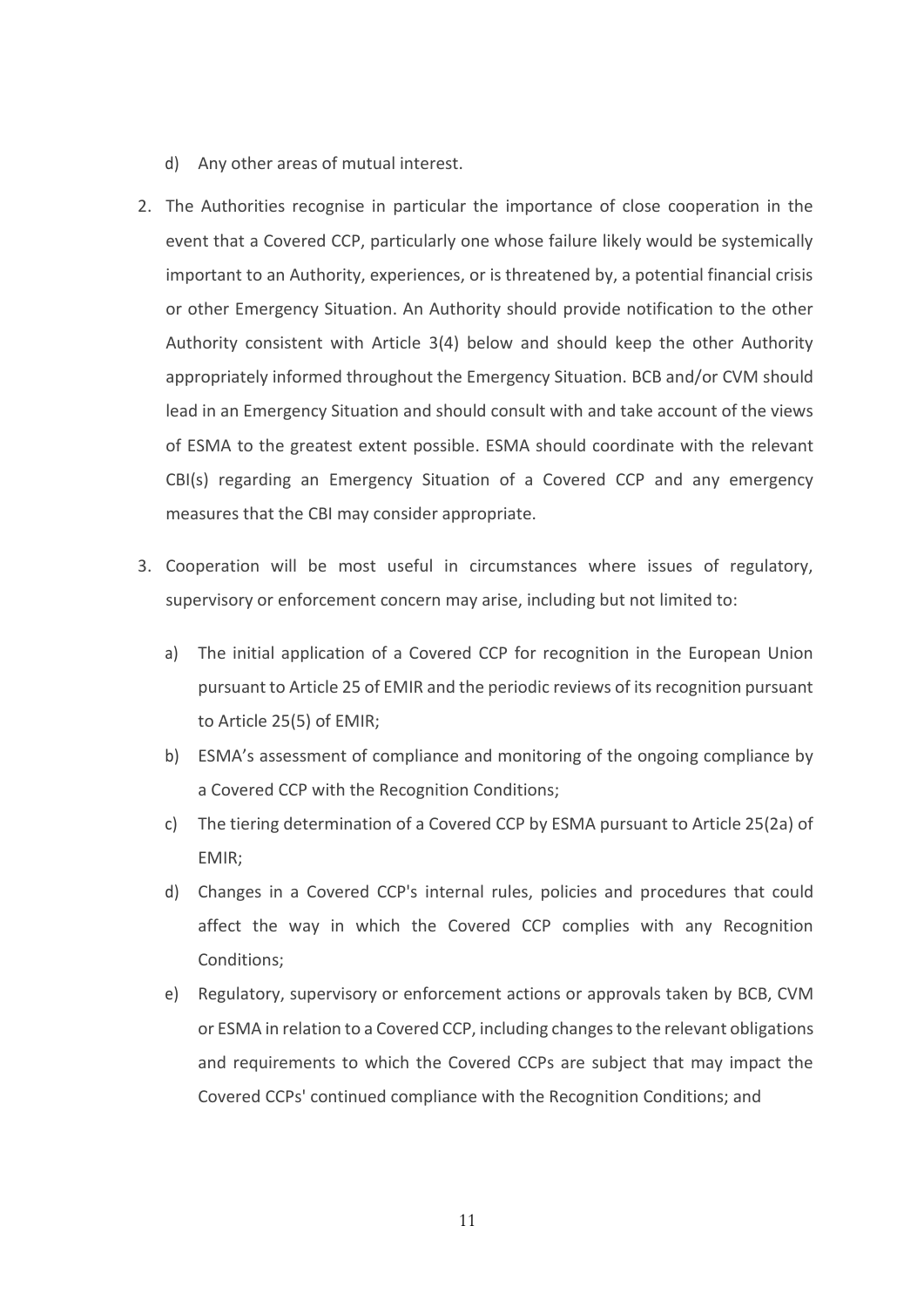- f) Changes to regulatory status or requirements that could result in a change in the regulatory status of, relief granted to, or supervisory treatment of a Covered CCP and potentially could disrupt cross-border clearing arrangements.
- 4. *Notification* The Authorities shall seek to inform each other as soon as possible of:
	- a) Any known material event that could adversely impact the financial or operational stability of a Covered CCP, including:
		- i. where the Covered CCP is deemed to be in breach of the conditions of any authorisation or recognition, or of any laws or regulations to which it is subject;
		- ii. in an Emergency Situation, general information on the nature of the Emergency Situation and any action taken, or likely to be taken, as far as known to the Authority including, e.g., actual or prospective use of the Covered CCP's default protections or recovery plans, or measures taken or plans to address the default or potential default of a clearing member or clearing participant;
	- b) Enforcement or regulatory actions or sanctions, including the withdrawal, revocation, suspension or modification of any authorisation or recognition concerning or related to a Covered CCP and which may have a material effect on the Covered CCP;
	- c) Any permission or approval granted to a Covered CCP to provide clearing services to clearing members, trading venues or, when known to the CCP, clients established in the European Union, including in respect of branches of entities established in the European Union;
	- d) In respect of notification by ESMA to BCB and/or to CVM, any request by ESMA to a Covered CCP to observe a measure that ESMA has adopted to ensure compliance with the Recognition Conditions or to cease a practice that ESMA determines is contrary to the Recognition Conditions;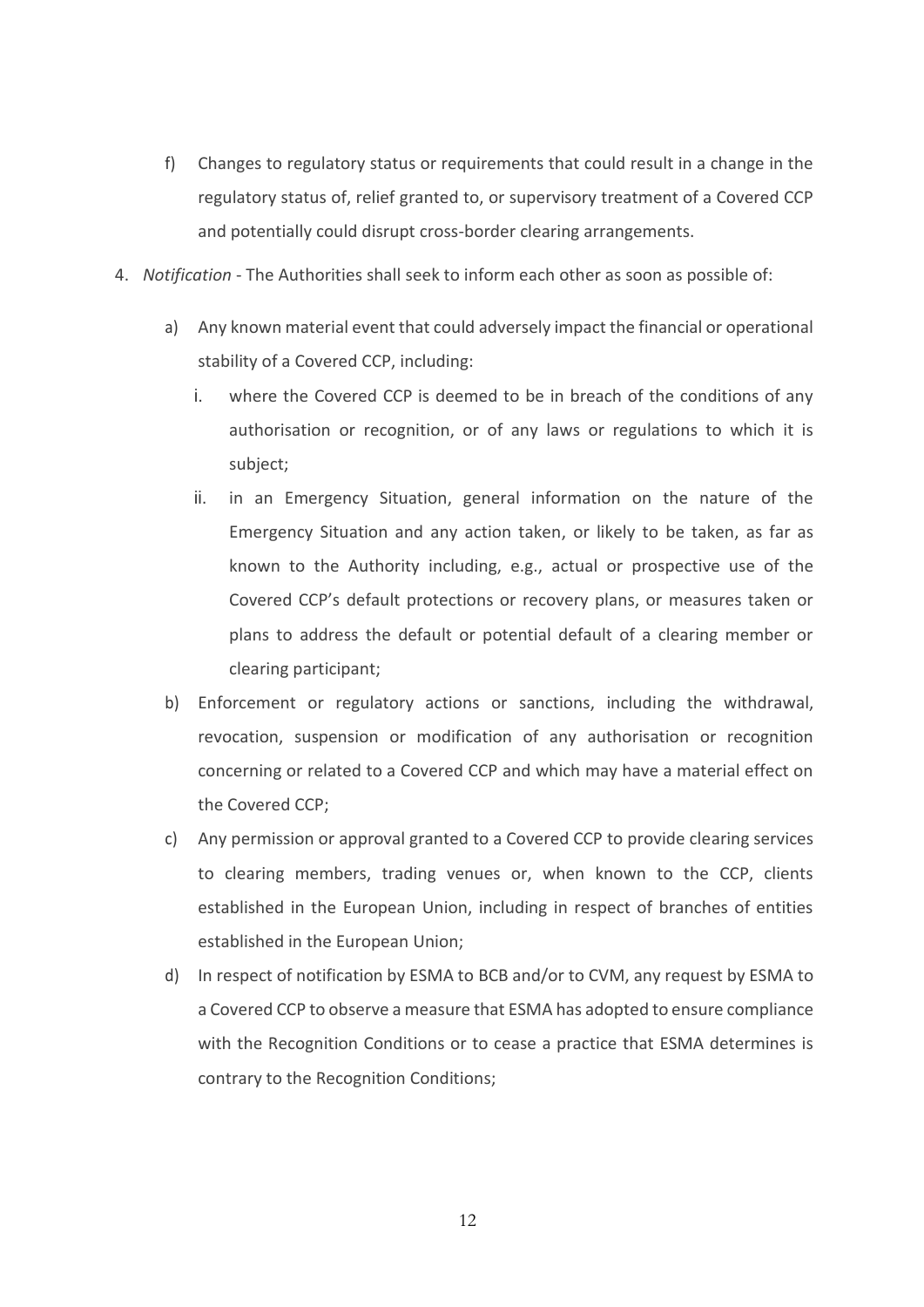- e) Any material extension of the range of activities and services that a Covered CCP provides with respect to current or new asset classes, or current or new European Union trading venues;
- f) Significant changes to risk models and parameters of a Covered CCP;
- g) Changes in the client account structure of a Covered CCP;
- h) Changes in the use of payment systems of a Covered CCP that substantially affect the European Union; and
- i) Material changes to the laws or regulations to which the Covered CCPs are subject.

The information to be provided by an Authority pursuant to this paragraph will refer to the Covered CCPs authorized or recognised by that Authority. The determination of what constitutes "material event", "adversely impact", "material effect", "material extension", or "material changes" will be left to the reasonable discretion of the Authority providing the information.

5. *Exchange of Written Information*. Each Authority, upon written request, intends to provide the other Authority with assistance in obtaining information, not otherwise available to the Requesting Authority and, where needed, interpreting such information so as to enable the Requesting Authority to assess compliance with the laws or regulations to which the Covered CCPs are subject, provided that the Authority is authorized to collect such information. Such requests shall be made pursuant to Article 4 of this MoU, and the Authorities anticipate that such requests will be made in a manner that is consistent with the goal of minimising administrative burdens.

The information covered by this paragraph includes without limitation:

- a) Information that would assist ESMA in assessing that a Covered CCP complies with the Recognition Conditions, both in the context of an initial recognition and periodic reviews of recognition, and, thereafter, on an ongoing basis;
- b) Information that would assist the Requesting Authority in verifying that a Covered CCP complies with the relevant obligations and requirements of the Laws and Regulations of the Requesting Authority;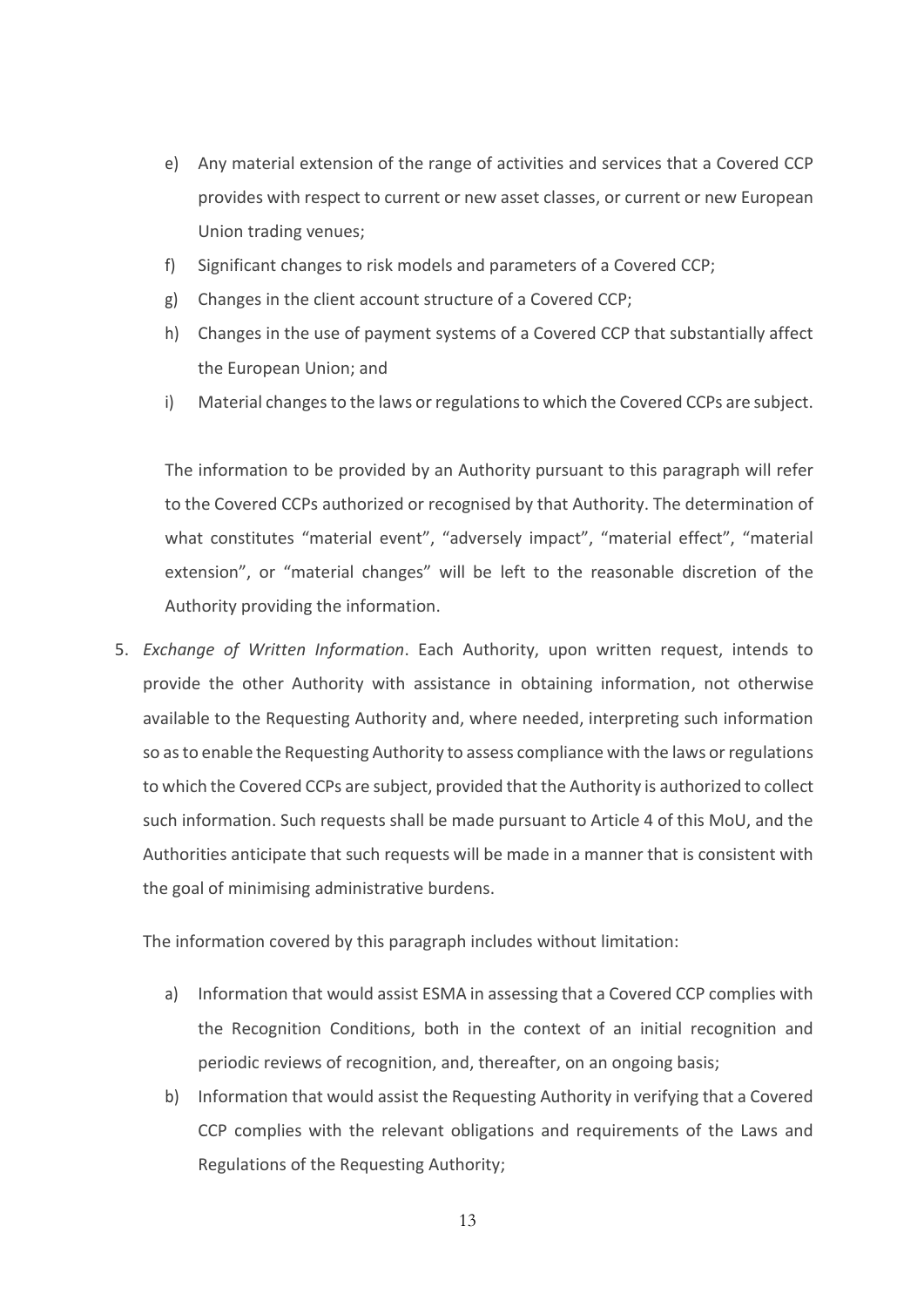- c) Information that would assist ESMA in verifying compliance with or enforcement of its request to a Covered CCP to observe a measure that ESMA has adopted to ensure compliance with the Recognition Conditions or to cease a practice that ESMA determines is contrary to the Recognition Conditions;
- d) Information that would assist the Requesting Authority in understanding changes to the relevant obligations and requirements to which the Covered CCPs are subject under the Laws and Regulations of the Requested Authority;
- e) Information relevant to the financial and operational condition of a Covered CCP, which might include periodic reports, submitted directly by a Covered CCP to the Requested Authority;
- f) Relevant regulatory information and filings that a Covered CCP is required to submit to the Requested Authority; and
- g) Regulatory or supervisory reports and assessments, or findings or information contained therein, prepared by an Authority in respect of a Covered CCP.

## **Execution of requests for information**

- 1. To the extent possible, a request for written information pursuant to Article 3(5) should be made in writing (which may be transmitted electronically) and addressed to the relevant contact person identified in Appendix A. A request generally should specify at least the following:
	- a) The information sought by the Requesting Authority;
	- b) A concise description of the matter that is the subject of the request;
	- c) The purpose for which the information is sought, including the Laws and Regulations applicable to the activity;
	- d) To whom, if anyone, including any Governmental Entity onward disclosure of information is likely to be necessary and the reason for any such disclosure; and
	- e) The desired time period for reply and, where appropriate, the urgency thereof.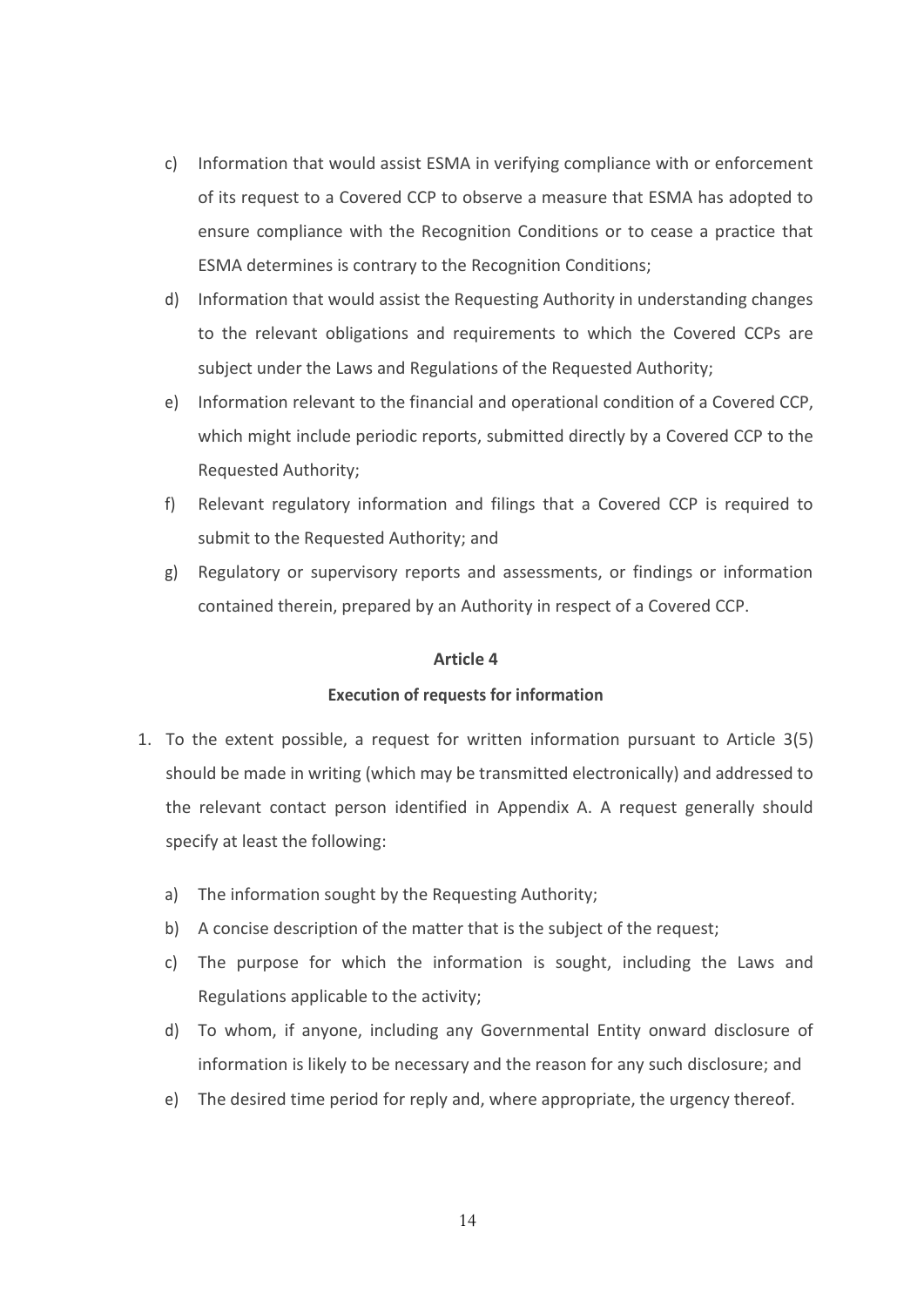Information responsive to the request, as well as any subsequent communication between the Authorities, may be transmitted electronically. Any electronic transmission should use means that are appropriately secure in light of the confidentiality of the information being transmitted.

Any request submitted by ESMA to the BCB and/or to the CVM, on behalf of a CBI, will be submitted in a manner consistent with Appendix B and it will only be carried out in strict compliance with the Laws and Regulations of the Authorities.

2. In Emergency Situations, the Authorities shall endeavour to notify each other of the Emergency Situation and communicate information between each other as deemed appropriate in the particular circumstances, taking into account all relevant factors, including the status of efforts to address the Emergency Situation. During Emergency Situations, requests for information may be made in any form, including orally, provided such communication is confirmed in writing as promptly as possible following such notification.

#### **Article 5**

#### **On-site Visits**

- 1. ESMA does not intend to conduct any On-site Visits on the Covered CCPs, as part of its assessment of compliance and monitoring of the ongoing compliance by Covered CCPs with the Recognition Conditions, since under Article 25(6) of EMIR the European Commission has adopted the Equivalence Decision.
- 2. Given that ESMA, in respect of the Covered CCPs, relies as appropriate on the supervision and enforcement capabilities of BCB and/or CVM, which supervise and enforce compliance with the BCB and CVM Laws and Regulations, On-site Visits by ESMA officers will only be considered in exceptional circumstances, subject to the prior consultation with the abovementioned Authorities and they will only be carried out in strict compliance with the Laws and Regulations of the Authorities.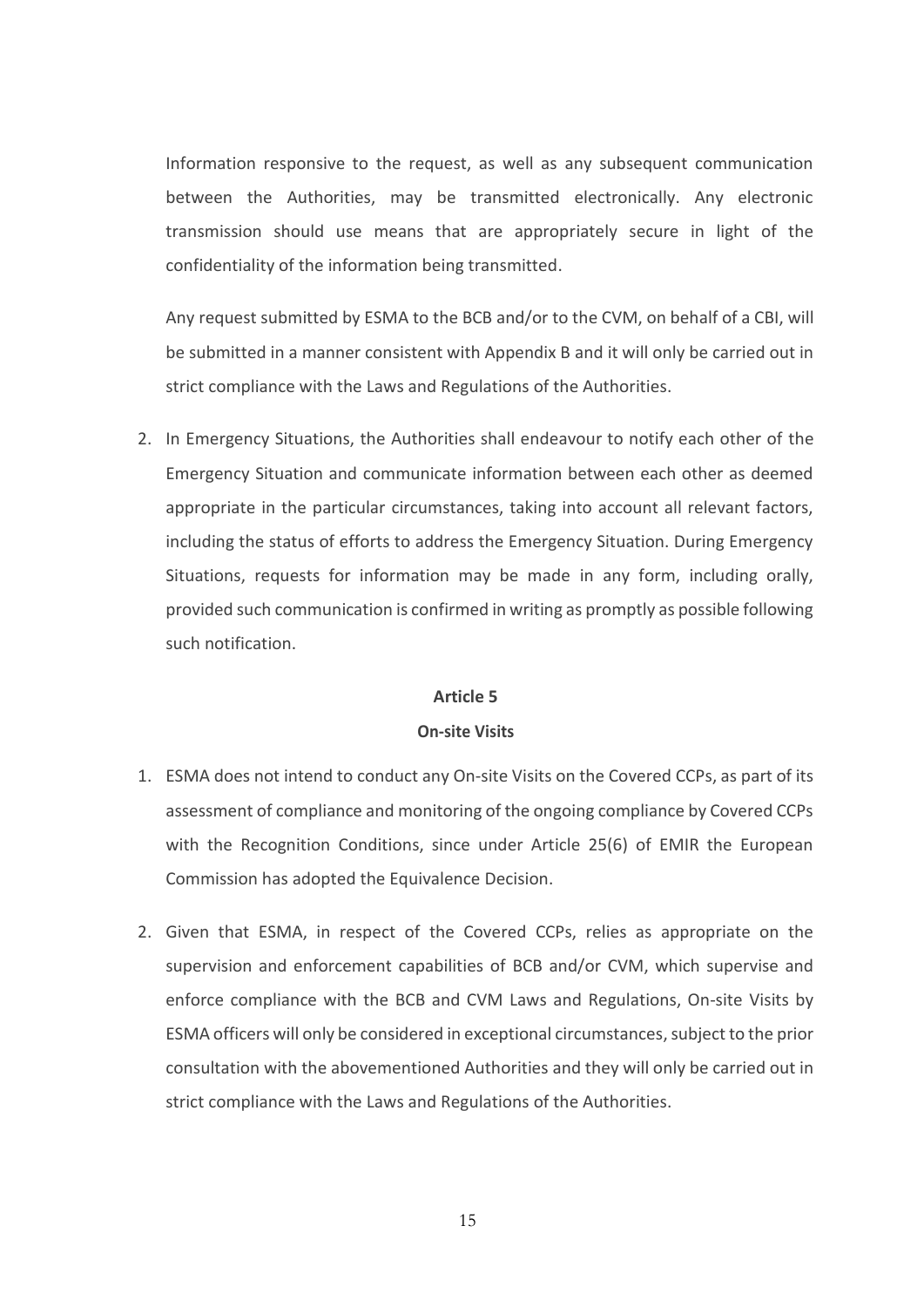- 3. In such exceptional circumstances, the Authorities should discuss and reach understanding on the terms regarding an On-site Visit by ESMA officers, in particular in determining the respective roles and responsibilities of the Authorities. ESMA will act in accordance with the following procedure before conducting an On-site Visit:
	- a) ESMA will consult BCB and CVM to reaching an understanding on the intended timeframe for, and the purpose and scope of, any On-site Visit. BCB and CVM may, in their discretion, accompany or assist the visiting ESMA officials during the Onsite Visit.
	- b) When establishing the scope of any proposed On-site Visit by ESMA officials, ESMA will consider the supervisory activities of BCB and CVM given ESMA's reliance as appropriate on the supervision and enforcement capabilities of BCB and CVM in respect of the Covered CCPs and will consider any information that was made available or is capable of being made available by BCB and CVM.
	- c) BCB and CVM will assist ESMA in reviewing, interpreting and analysing the contents of public and non-public Books and Records and obtaining information from directors and senior management of a Covered CCP.
- 4. Each Authority shall cover its own costs corresponding to On-Site Visits. Other high assistance costs will be covered as agreed by the Authorities for each particular case.

#### **Permissible Uses of information**

- 1. The Requesting Authority may use non-public information obtained under this MoU solely for the purpose of ensuring, monitoring or assessing compliance by a Covered CCP with the Laws and Regulations of the Requesting Authority.
- 2. The Authorities recognise that while information is not to be gathered under the auspices of this MoU primarily for enforcement purposes, subsequently the Authorities may want to use the information for enforcement of the Laws and Regulations applicable to the Covered CCP. In such a case, the Requesting Authority will inform in advance the Requested Authority and allow such an Authority with the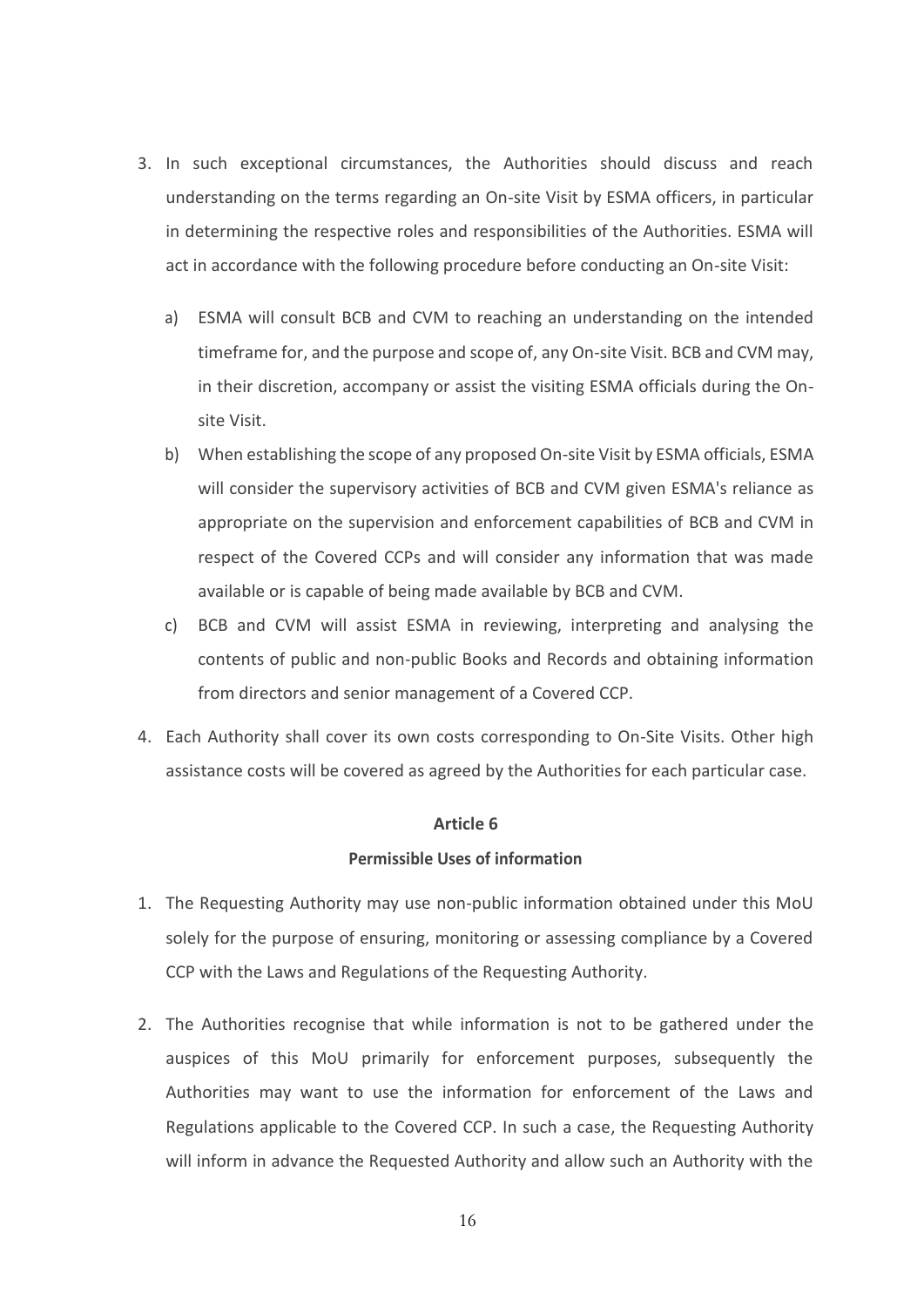possibility to make representations with reference to the proposed use of the information. Nothing in this MoU, however, shall impede the Requesting Authority's ability to enforce its Laws and Regulations or to assist in civil, administrative and criminal proceedings.

- 3. Before using non-public information furnished under this MoU for any purpose other than that stated in Article  $6(1)$  and  $6(2)$ , the Requesting Authority must obtain the written consent of the Requested Authority for the intended use. If consent is denied by the Requested Authority, the Authorities will consult to discuss the reasons for withholding approval of such use and the circumstances, if any, under which the intended use by the Requesting Authority might be allowed. For the avoidance of doubt regarding confidentiality and onward sharing of information, the Authorities will act in a manner consistent with Article 7 of this MoU.
- 4. If an Authority ("Receiving Authority") receives, via a party that is not a signatory to this MoU, non-public information originally provided by the other Authority ("Disclosing Authority") that is related to the Disclosing Authority's supervision and oversight of a Covered CCP and that the Receiving Authority is aware was obtained by the third party from the Disclosing Authority on a confidential basis, the Receiving Authority will use and treat the information in accordance with the terms of this MoU.
- 5. The restrictions in this Article do not apply to an Authority's use of information it obtains directly from a Covered CCP, subject in any case to strict compliance with the Laws and Regulations of the Authorities.

#### **Article 7**

#### **Confidentiality and onward sharing of information**

1. Except as provided in Article 7(2) (4) or pursuant to a legally enforceable demand, each Authority will keep confidential, to the extent permitted by law, non-public information shared under this MoU, requests made under this MoU, the contents of such requests, and any other matters arising under this MoU. The terms of this MoU are not confidential.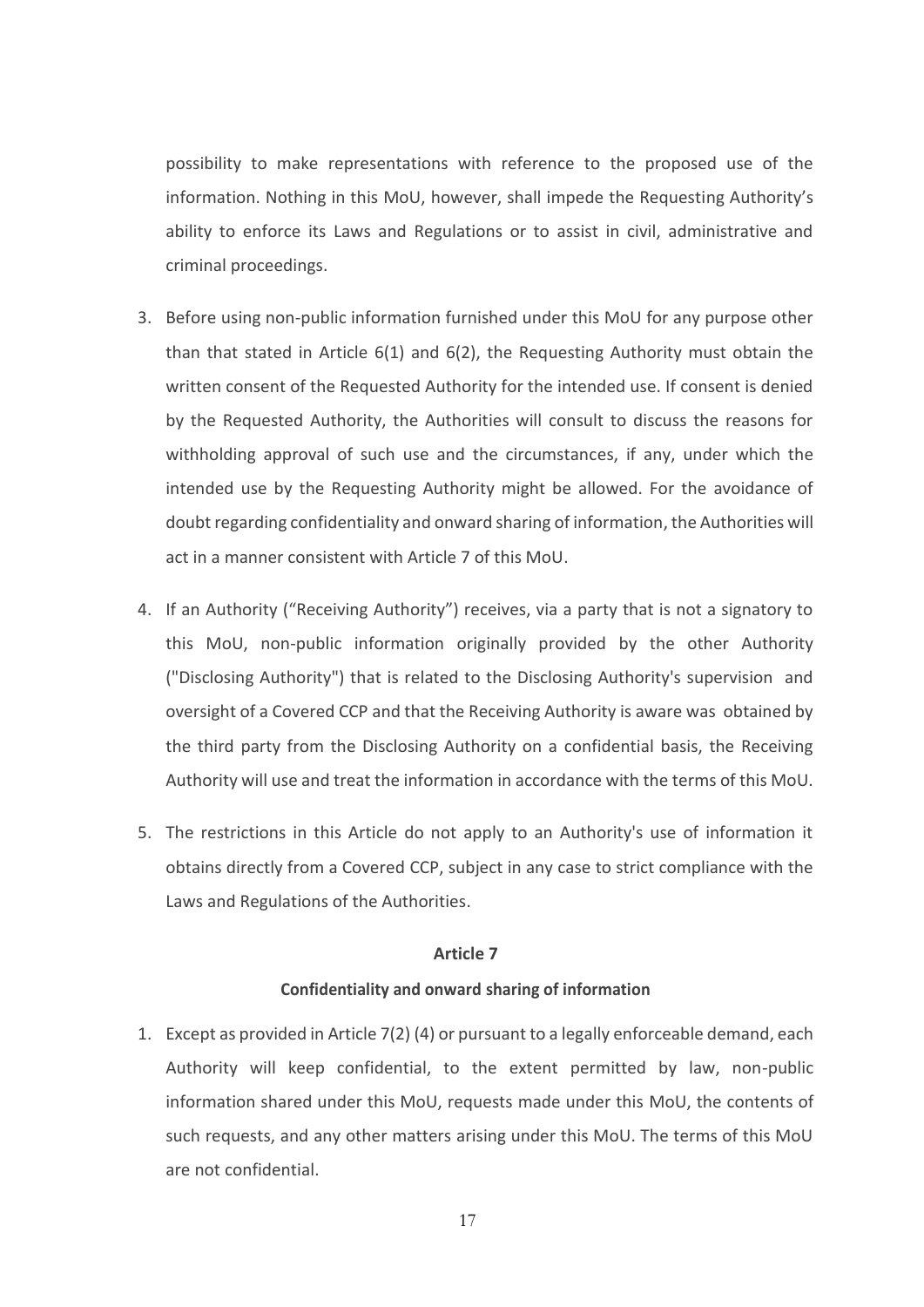- 2. As required by law, it may become necessary for a Requesting Authority to share nonpublic information obtained under this MoU with a Governmental Entity in its jurisdiction. In such circumstances and to the extent permitted by law:
	- a) The Requesting Authority shall notify the Requested Authority about what information it intends to share, which Governmental Entity will receive it and why the Governmental Entity needs the information; and
	- b) Prior to the Requesting Authority sharing the non-public information, the Requesting Authority will provide adequate assurances to the Requested Authority concerning the Governmental Entity's use and confidential treatment of the information, including, as necessary, assurances that:
		- i. The Governmental Entity has confirmed that it requires the information for a purpose of enabling it to fulfil its responsibilities and legal mandates in its jurisdictions; and
		- ii. Except in case of fulfilment of a legally enforceable demand, non-public information obtained under this MoU will not be shared by the Governmental Entity with other parties without getting the prior written consent of the Requested Authority.
- 3. Except as provided in Article 7(2) or if disclosure is otherwise required by law, the Requesting Authority must obtain the prior consent of the Requested Authority before disclosing non-public information received under this MoU to any non-signatory to this MoU. The Requested Authority will take into account the level of urgency of the request and respond in a timely manner. During an Emergency Situation, consent may be obtained in any form, including orally, provided such communication is confirmed in writing as promptly as possible following such notification. If consent is denied by the Requested Authority, the Requesting and Requested Authorities will consult to discuss the reasons for withholding approval of such disclosure and the circumstances, if any, under which the intended disclosure by the Requesting Authority might be allowed.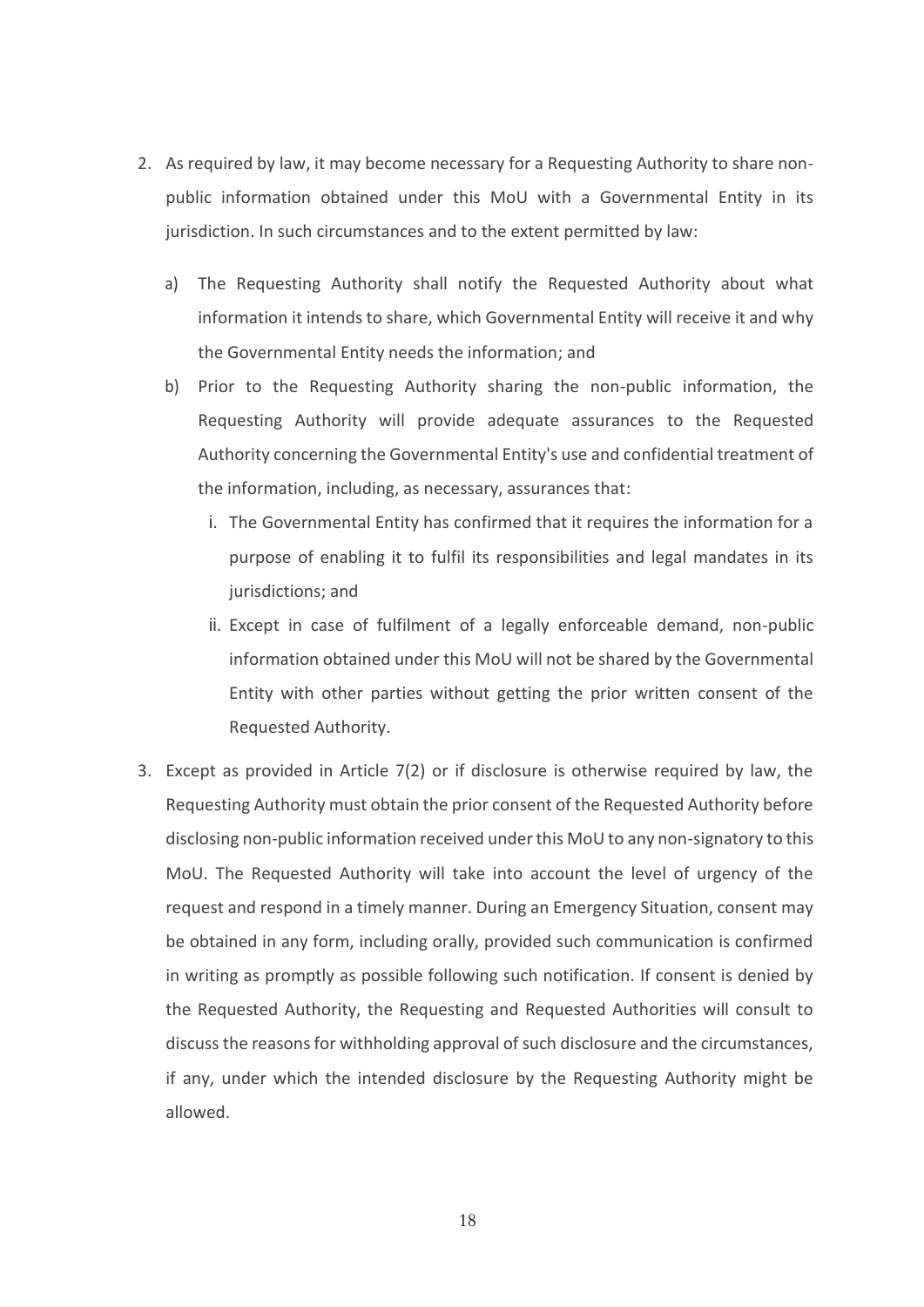- 4. To the extent possible, the Requesting Authority intends to notify the Requested Authority of any legally enforceable demand for non-public information that has been furnished under this MoU. When complying with the demand, the Requesting Authority intends to assert all appropriate legal exemptions or privileges with respect to such information as may be available.
- 5. The Authorities intend that the sharing or disclosure of non-public information, including deliberative and consultative materials, pursuant to the terms of this MoU, will not constitute a waiver of privilege or confidentiality of such information.
- 6. The Authorities acknowledge that nothing in this Article prevents an Authority from disclosing information it receives directly from a Covered CCP, subject to strict compliance with the Laws and Regulations of the Authorities.

### **Personal Data**

The Authorities acknowledge that the transfer of personal data will take place in accordance with the conditions laid down in the relevant data protection legislation applicable in the jurisdictions of the Authorities and solely for the purpose of carrying out their public functions. The Authorities will also take into account whether an adequacy decision has been adopted by the European Commission and by the Brazilian Data Protection Authority for transfers of personal data to the respective jurisdiction.

#### **Article 9**

#### **Successor authorities**

Where the relevant functions of an Authority are transferred or assigned to another authority or authorities, the terms of the MoU shall apply to the successor authority or authorities performing those relevant functions. Such successor authority or authorities shall become a signatory or signatories to this MoU without the need for any further amendment to this MoU, and notice will be provided to the other Authority. This will not

19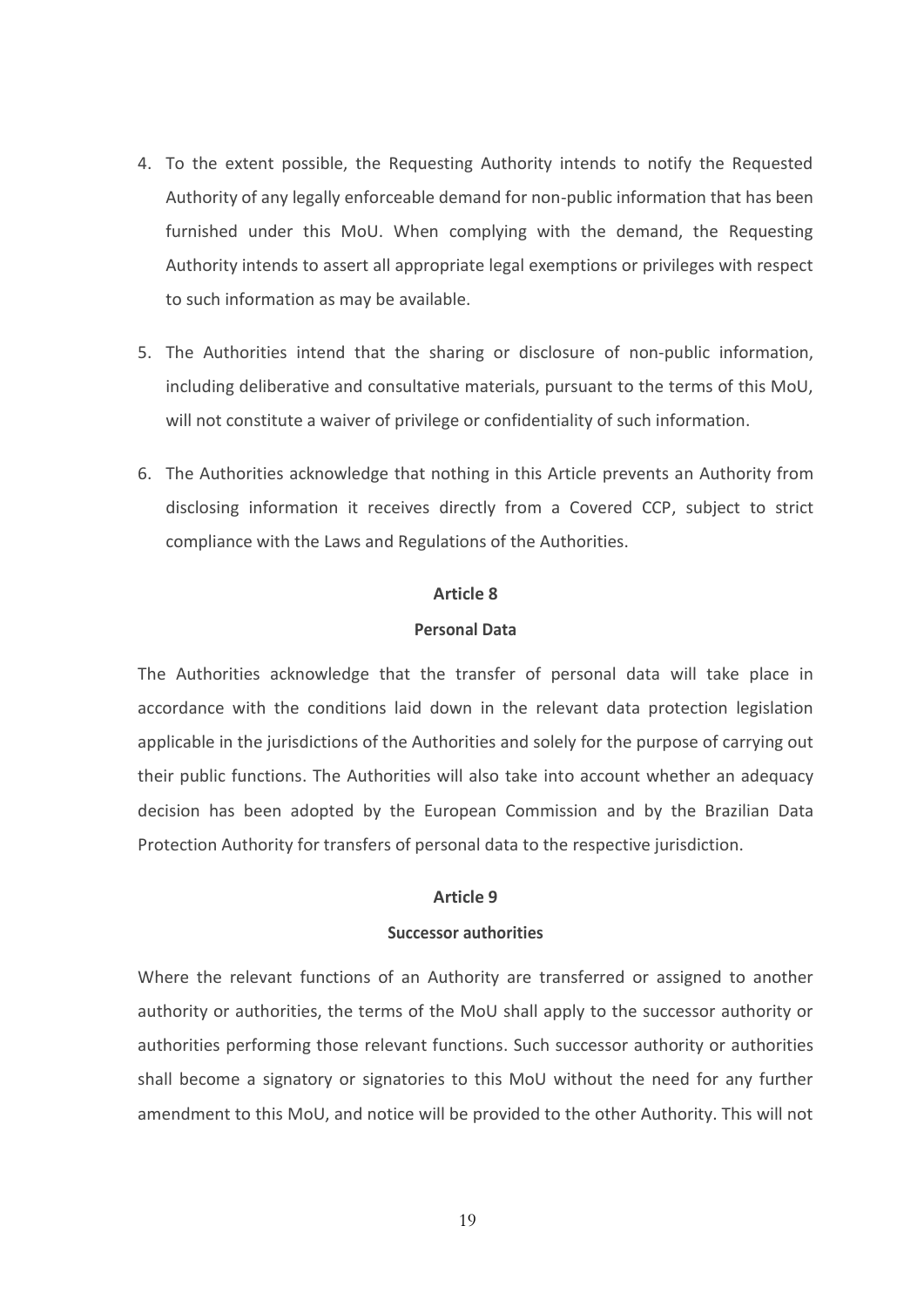affect the right of any Authority to give written notice as provided in Article 12(2) that it no longer wishes to be a signatory to this MoU if it wishes to do so.

## **Article 10**

#### **Amendments**

The Authorities intend to periodically review the functioning and effectiveness of cooperation arrangements between the Authorities including in consideration of changes in the regulatory status of, relief granted to, or supervisory treatment of one or more Covered CCPs or in the relevant regulatory or supervisory regime in either jurisdiction.

This MoU may be amended with the written consent of all signatories.

## **Article 11**

## **Taking Effect of the MoU**

This MoU will take effect on the date that it is signed by the Authorities and it will replace in all its effects the Memorandum of Understanding Related to ESMA's Monitoring of the Ongoing Compliance with Recognition Conditions by CCPs established in Brazil signed by the Authorities on February 28<sup>th</sup>, 2017.

## **Article 12**

## **Termination**

- 1. This MoU will remain operative for an unlimited period of time.
- 2. If an Authority wishes to no longer be a signatory to this MoU, it shall provide thirty (30) calendar days prior written notice to the other Authority.
- 3. If an Authority gives such notice, the parties will consult concerning the disposition of any pending requests. If an agreement cannot be reached through consultation, cooperation will continue with respect to all requests for assistance that were made under the MoU before the expiration of the 30-day period until all requests are fulfilled or the Requesting Authority withdraws such request(s) for assistance.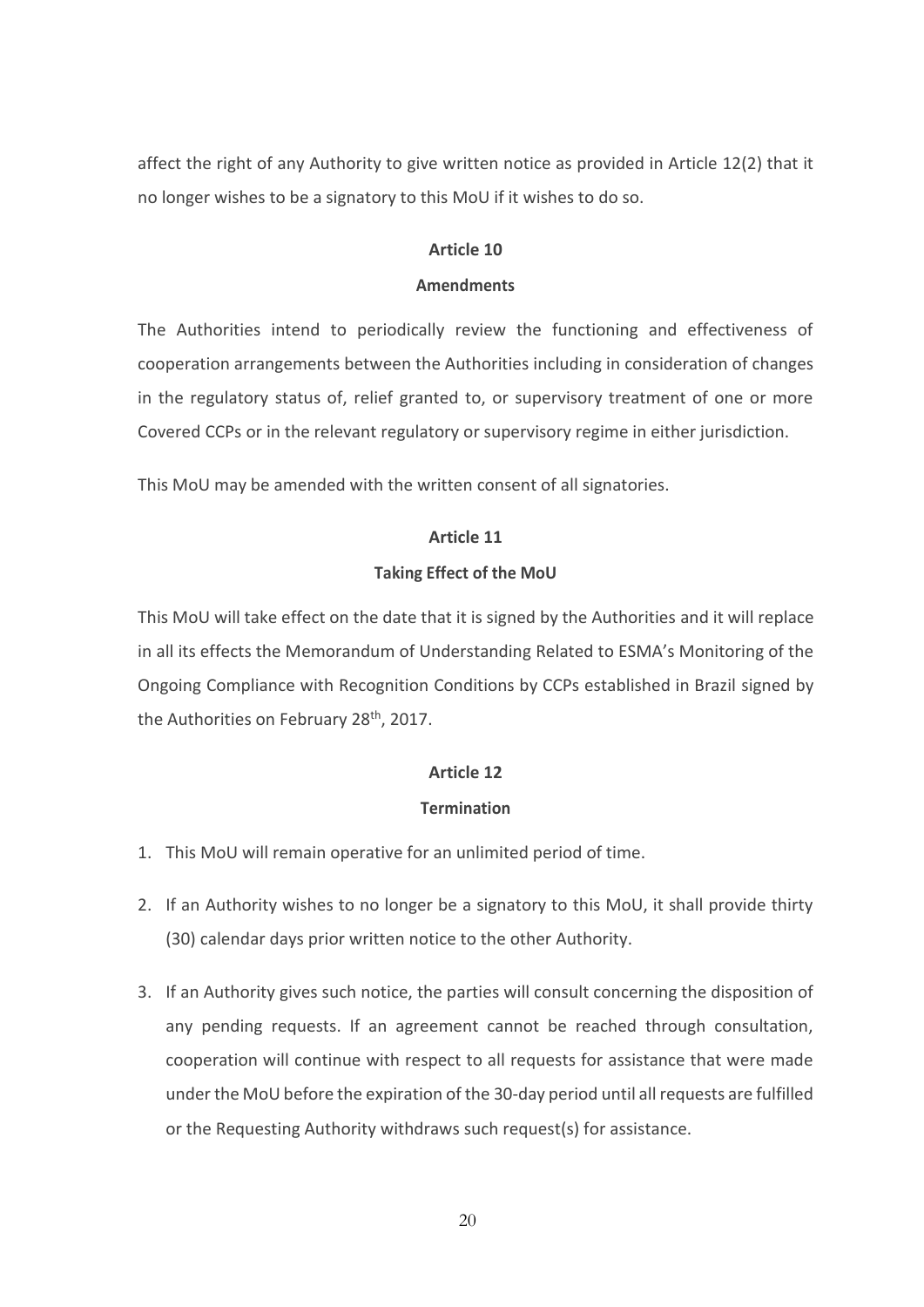- 4. In the event of termination of this MoU, information obtained under this MoU will continue to be treated in the manner described under Articles 6 and 7.
- 5. If this MoU is terminated without being substituted in a reasonable timeframe by an equivalent arrangement, pursuant to Article 25 of EMIR, ESMA will consider the withdrawal of recognition of the Covered CCPs.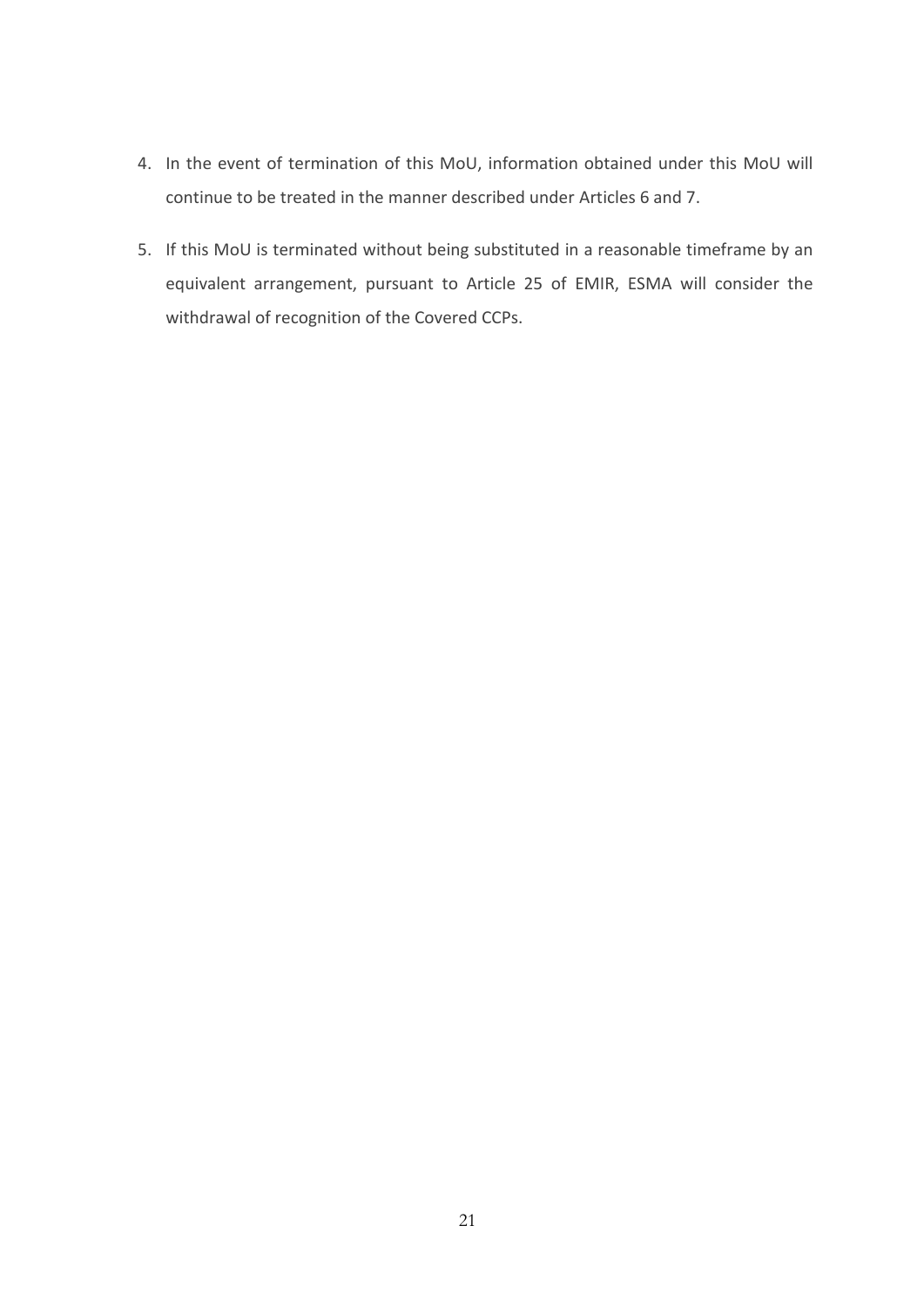## **Signatures**

| <b>European Securities and Markets</b><br><b>Authority</b> | <b>Banco Central do Brasil</b>                  |
|------------------------------------------------------------|-------------------------------------------------|
| Verena Ross, Chair                                         | Paulo Sérgio Neves de Souza, Deputy<br>Governor |
| Date: 08/03/2022                                           | Date: 16/02/2022                                |
|                                                            | <b>Comissão de Valores Mobiliários</b>          |
|                                                            | Marcelo Barbosa, Chairman                       |
|                                                            | Date: 11/02/2022                                |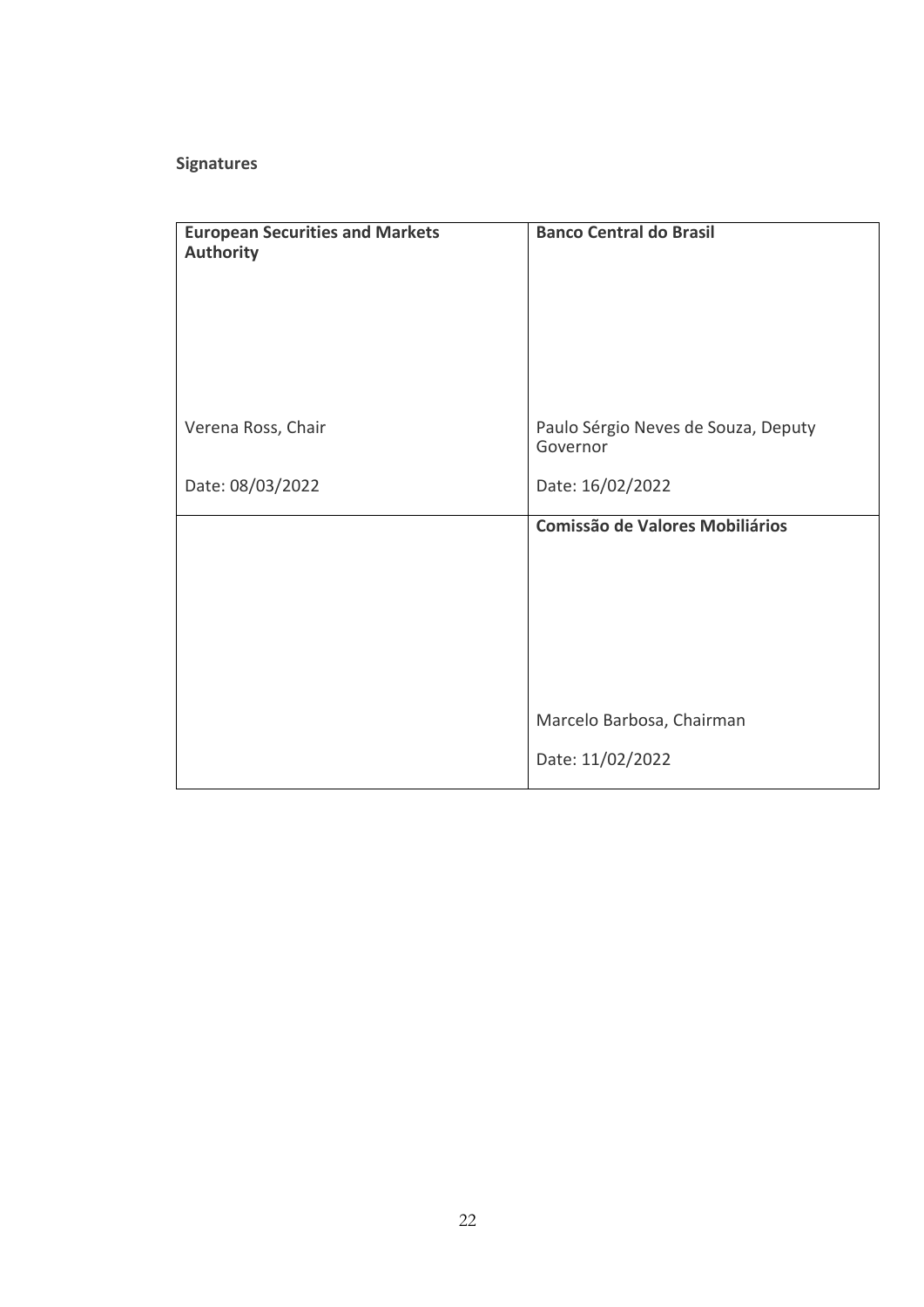## **Appendix A**

## **Contact Persons**

| <b>European Securities and Markets Authority</b>                                       | <b>Banco Central do Brasil</b>                         |
|----------------------------------------------------------------------------------------|--------------------------------------------------------|
| Name: Mr. Klaus Löber                                                                  | Name: Paulo Sergio Neves de Souza                      |
| Position: Chair of the CCP Supervisory<br>Committee                                    | Position: Deputy Governor for Supervision              |
| Telephone: +33 1 58365195                                                              | Telephone: +55 (61) 3414-3457                          |
| Email: Klaus.Loeber@esma.europa.eu                                                     | +55 (61) 3414-2442                                     |
|                                                                                        | Email: secre.difis@bcb.gov.br                          |
| Name: Ms. Nicoletta Giusto                                                             | Address:                                               |
| Position: Independent Member of the CCP<br><b>Supervisory Committee</b>                | SBS, Quadra 3, Bloco B - Edifício Sede - 21st<br>floor |
| Telephone: +33 1 58365142                                                              | 70.074-900 Brasília-DF                                 |
| Email: Nicoletta.Giusto@esma.europa.eu                                                 | <b>Brazil</b>                                          |
|                                                                                        | <b>Comissão de Valores Mobiliários</b>                 |
| Name: Ms. Froukelien Wendt                                                             | Name: Eduardo Manhães Ribeiro Gomes                    |
| Position: Independent Member of the CCP<br><b>Supervisory Committee</b>                | Position: Director of International Affairs            |
| Telephone: +33 1 58365110                                                              | Telephone: +55 21 3554-1340                            |
| Email: Froukelien. Wendt@esma.europa.eu                                                | Email: intl@cvm.gov.br                                 |
|                                                                                        | Address: Rua Sete de Setembro, 111 - Centro            |
| Address: European Securities and Markets<br>Authority (ESMA), 201-203 rue de Bercy, CS | 20050-006 - Rio de Janeiro - Brazil                    |
| 80910, 75589 Paris Cedex 12, France                                                    |                                                        |
|                                                                                        |                                                        |
|                                                                                        |                                                        |
|                                                                                        |                                                        |